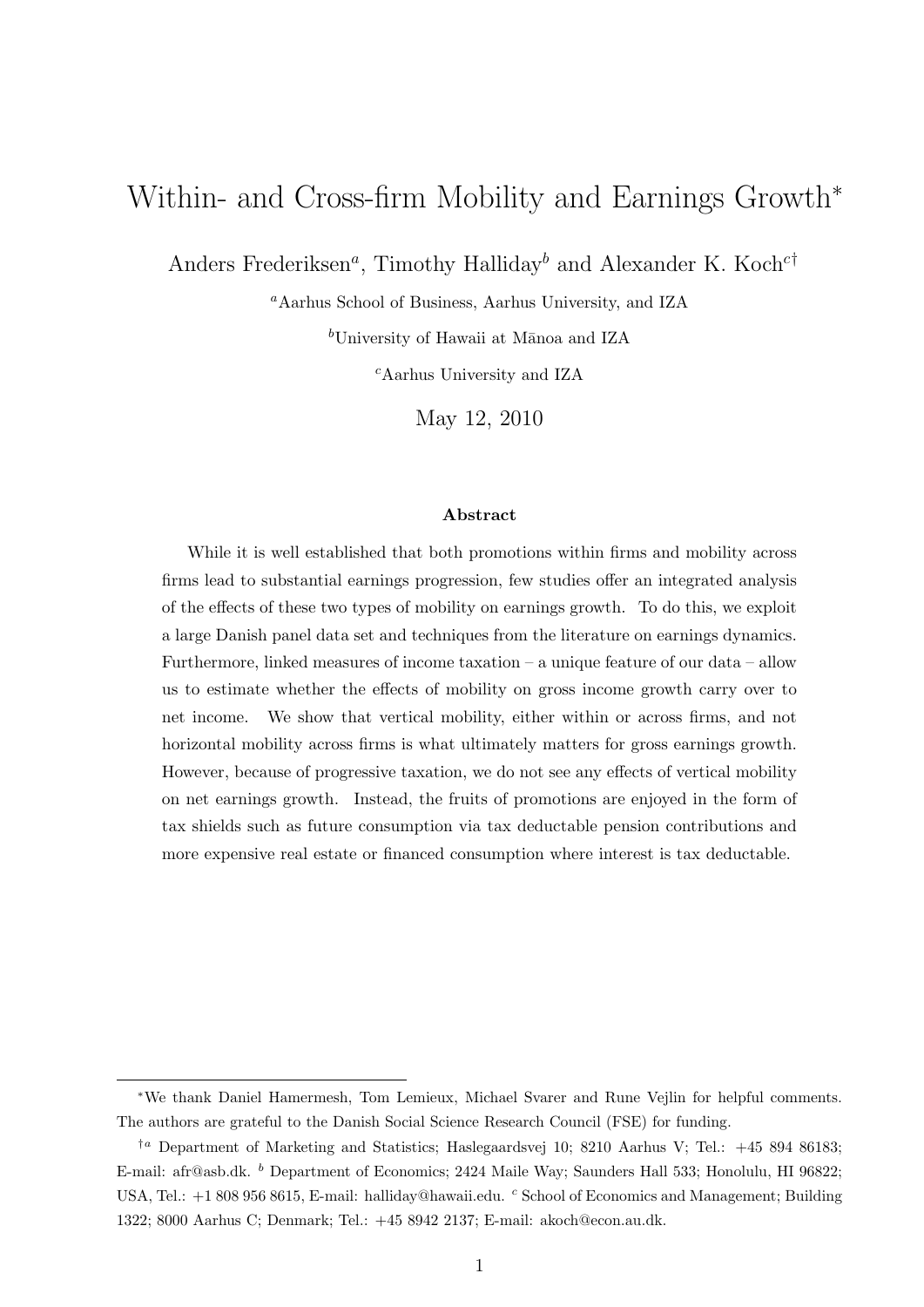# 1 Introduction

It is well established in the personnel economics literature that promotions on average lead to substantial earnings progression, while demotions – when they occur – tend to depress earnings growth. Virtually all that we know about the effect of promotions (and demotions), however, is based on studies using personnel records from individual firms.<sup>[1](#page-1-0)</sup> While some attempts have been made to broaden our perspective of careers within firms by using multifirm panels (e.g. Olson and Becker 1983, McCue 1996, Belzil and Bognanno 2008), the cross-firm mobility aspect is typically ignored because the data do not allow researchers to follow individuals when they switch firms.<sup>[2](#page-1-1)</sup>

Interfirm moves, however, appear to play a major role for earnings progression as well. The impact of cross-firm mobility on earnings and earnings growth is the subject of a substantial literature that typically has access to more representative data sources.[3](#page-1-2) Topel and Ward (1992), for example, show that wage gains at job changes account for more than one third of the wage growth of young workers in the U.S. There is also a related, emerging literature that structurally estimates job search models with human capital accumulation (e.g. Bunzel et al. 2000, Bagger et al. 2007, Barlevy 2008, Yamaguchi 2009). These literatures however do not link earnings dynamics to hierarchical career moves, despite the importance that the theoretical and empirical personnel economics literature attaches to them.

However, while it is important to know how labor income depends on within-firm and cross-firm mobility, this is just one side of the story. It provides a "market perspective" on the remuneration of labor. But, because of taxation, market wage rates do not correspond to what an individual actually can spend or save at the end of the day. One might expect that the effect of a progressive tax schedule is simply that pre-tax income growth rates are attenuated. The reasoning is that gains in gross income are taxed at an increasing rate, which means that a higher and higher share of income is eaten up by taxes – thereby dampening the growth of what trickles through in the form of after-tax income.

Alas, it turns out that the effect of taxation is not that simple. Because of deduction opportunities, people can to some extent enjoy the fruits of higher gross income growth by funneling money towards pension savings or taking out mortgages. So what remains of gains in labor income? Is it really the case that mobility allows people to increase the rate at which

<span id="page-1-0"></span><sup>&</sup>lt;sup>1</sup>For example, Medoff and Abraham 1980, 1981, Lazear 1992, Baker et al. 1994a, 1994b, Chiappori et al. 1999, Seltzer and Merrett 2000, Hamilton and MacKinnon 2001, Treble et al. 2001, Dohmen et al. 2004, Gibbs and Hendricks 2004.

<span id="page-1-2"></span><span id="page-1-1"></span><sup>2</sup>Noticeable exceptions are Dias da Silva and Van der Klaauw (2006) and Belzil and Bognanno (2008).

<sup>3</sup>For example, Antel 1986, 1991, Altonji and Shakotko 1987, Bartel and Borjas 1981, Keith and McWilliams 1999, Mincer 1986, Topel 1991, Topel and Ward 1992, Altonji and Williams 2005, Dustmann and Meghir 2005, Buchinsky et al. 2009.For cross-country comparisons on the relation between compensation and mobility see Jolivet, Postel-Vinay, and Robin (2006) and Lazear and Shaw (2009).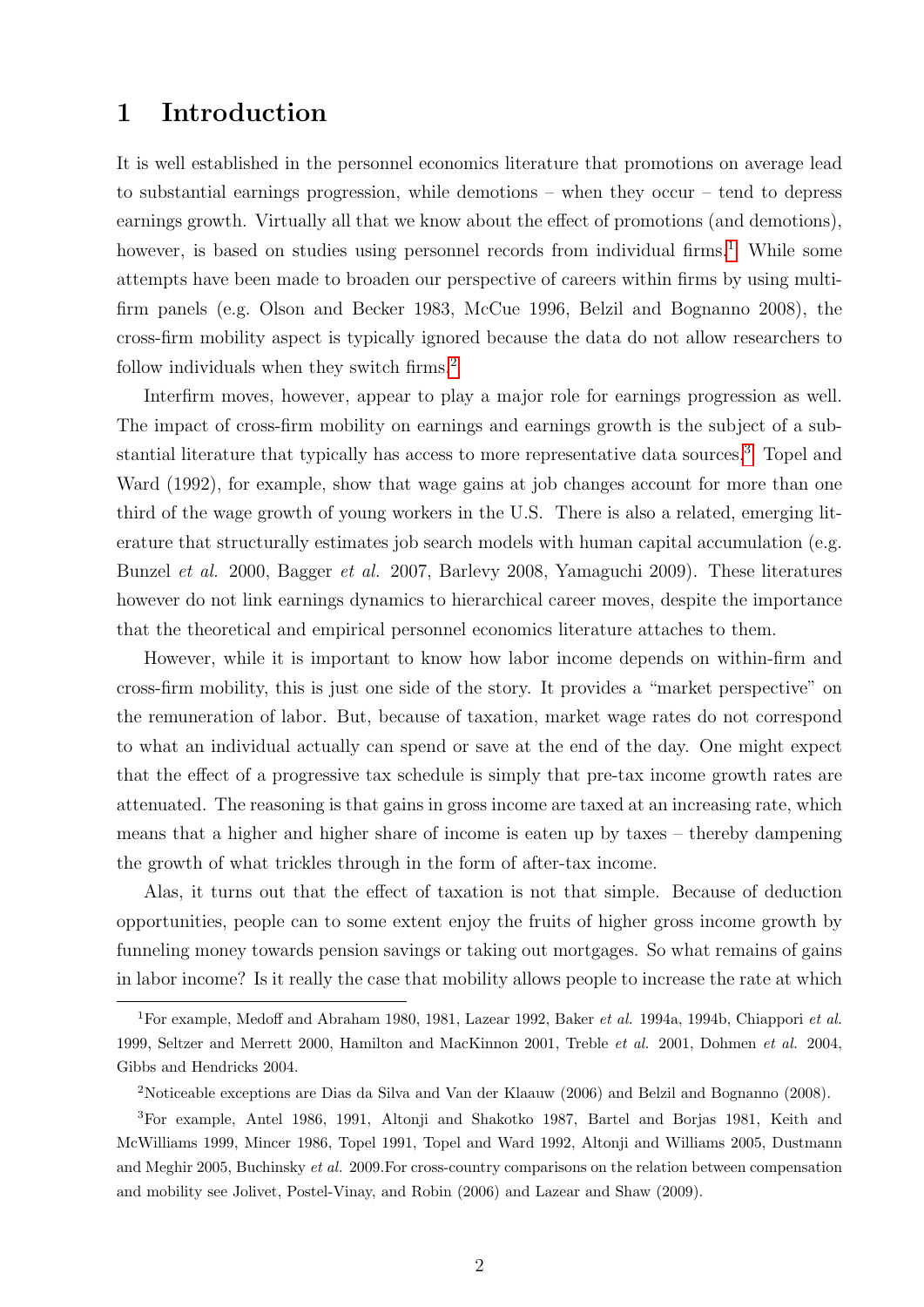they consume and save? Or - at the other extreme - are the gains just enough to maintain constant growth in disposable income, by compensating for the higher average tax rate that the individual faces after career progression? Answers to these questions help understand what the true incentives are that people face for investing time and effort toward making career advances.

The contribution of this paper two-fold. First, we bridge the gap between the labor economics literature on cross-firm mobility (that has little to say about the role of hierarchies) and the personnel economics literature on promotions (which has little to say about the role of cross-firm mobility). Our empirical analysis uses registry-based linked employeremployee data from Denmark that allow us to study the impact on earnings growth of horizontal and vertical career moves, both within- and across-firms. We analyze these data by employing econometric techniques that are common in the earnings dynamics literature which pays careful attention to the importance of permanent and transitory shocks for income progression (e.g. Lillard and Willis 1978, Lillard and Weiss 1979, MaCurdy 1982, Abowd and Card 1989, Baker 1997, Meghir and Pistaferri 2004, Browning et al. 2006, Altonji et al. 2009). Second, our data set has the unique feature that it allows to link gross labor income data to the actual taxes paid as well as several measures of tax deductions. This gives us access to the "employees' perspective" on earnings growth, by estimating directly the effects of mobility on after-tax income.

Finally, while are results are certainly informative of the effects of mobility in Denmark, they also shed some light on mobility in the US and the UK as the Danish labor market shares many of the characteristics found in the UK and US labor markets. In particular, it has highly liberal labor market policies. There is weak job security, and the absence of severance pay legislation as well as lacking experience rating in the unemployment insurance system translate into low costs of laying off workers. The major difference lies in the generosity of unemployment benefits. Overall, barriers to mobility are low and there is substantial job and wage mobility.<sup>[4](#page-2-0)</sup> On the tax side, like many other countries Denmark has a progressive tax schedule. While overall tax rates are quite high by international standards, the tax code has some similarities with the US in that interest payments on mortgages are tax deductible. This feature turns out to be an important element of the relation between gross and net income growth.

The paper is organized as follows. Section [2](#page-3-0) describes our data and Section [3](#page-4-0) our econometric strategy. Our results on mobility and pre-tax and post-tax labor income growth follow in Section [4](#page-6-0) with further robustness checks in Section [5](#page-13-0) . Section [6](#page-15-0) concludes the paper.

<span id="page-2-0"></span><sup>4</sup>For a detailed discussion of the institutional settings in Denmark see Eriksson and Westergaard-Nielsen (2009). Frederiksen (2008) provides a comparison with the labor markets in the US and the UK.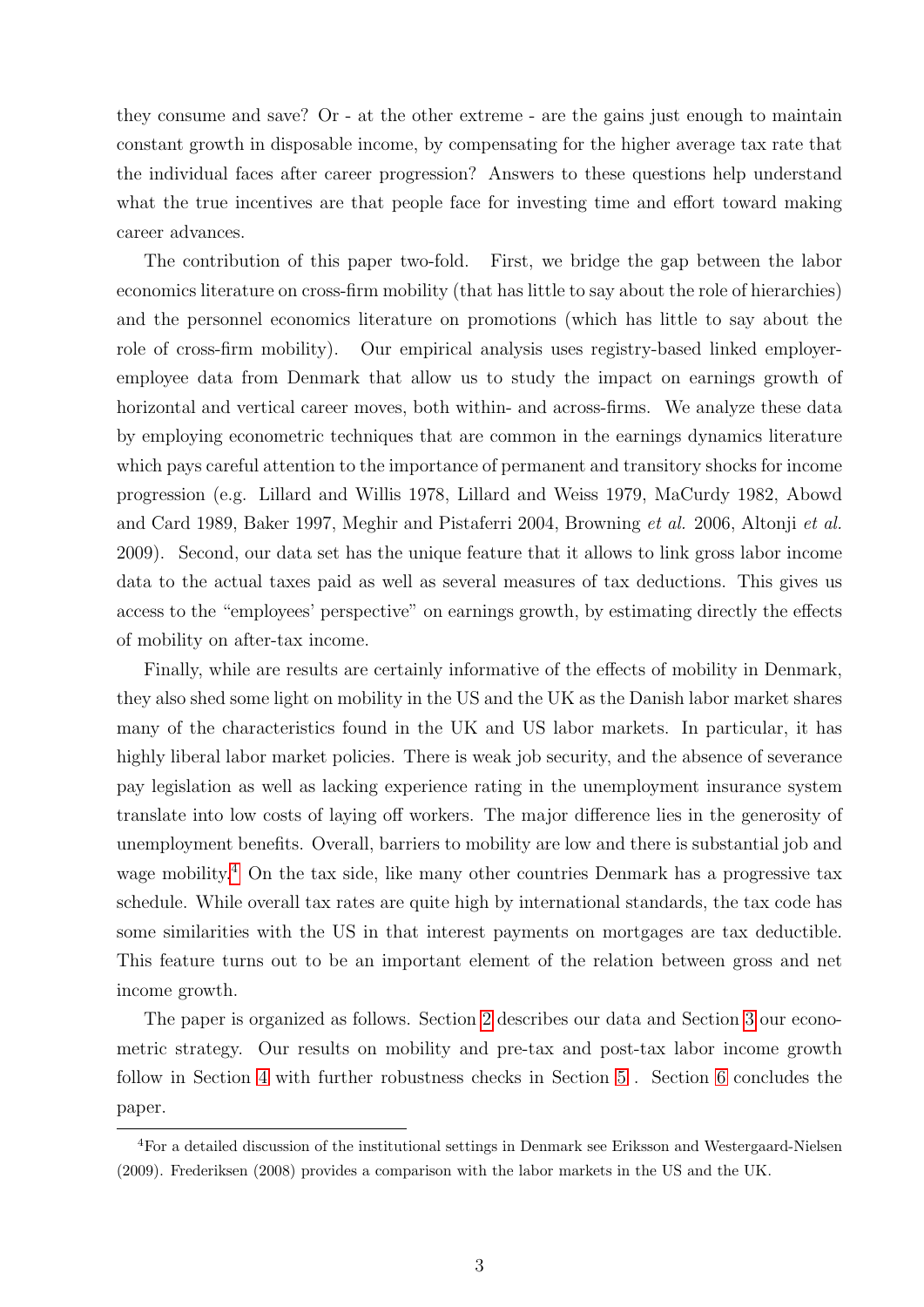# <span id="page-3-0"></span>2 The Data

We use the Integrated Database for Labor Market Research (IDA) from Denmark. In this database, Statistics Denmark collects register-based information on all establishments and residents in Denmark.<sup>[5](#page-3-1)</sup> The IDA data contain individual and establishment identifiers for the entire Danish working population which allows reasearchers to track careers of all employees both within and across firms. In addition to allowing us to identify employeremployee matches, the data also allow us to construct a measure of hierarchical placement. Using the first digit of the (Danish) International Standard Classification of Occupations (DISCO) codes, we can distinguish "managers" (DISCO major group 1, comprising corporate managers and general managers) from "non-managers" (subsuming all other major groups).[6](#page-3-2) Consequently, we are able to identify both movement within and across firms which is something that few other studies are able to do.

In this paper, we focus on a set of core employees in private-sector establishments. Our main results are based on a sample that includes all male employees who were continuously in full time employment between 1994 and 2005 in private sector establishments with at least 25 employees, and who were aged between 30 and 45 years at the start of the panel in 1994.[7](#page-3-3) With this selection, the age range in the panel is between 30 and 56, so that education and retirement choices play no significant role. Table [1](#page-22-0) presents descriptive statistics for the sample. At the start of our panel, the average person is 38 years old, works in a firm with 2,559 employees and has annual labor income (base salary plus bonuses) of DKK 340,367 (in year 2000 prices, corresponding to 28,364 U.S. dollars).

#### [Table [1](#page-22-0) about here]

The flows in this paper are based on comparing the primary employment relationships for each person in November of consecutive years, when employer-employee matches are recorded. Shorter employment periods (and associated flows), for instance lasting from March to September of a particular year, cannot be picked up with these data. This does not seem problematic for our purposes as we focus on core employees with continuous employment histories. Our main sample contains a balanced panel of 58,860 unique individuals, who each have an 11-year employment history, resulting in 706,320 person-year observations.

#### [Table [2](#page-23-0) about here]

<span id="page-3-1"></span><sup>&</sup>lt;sup>5</sup>The Danish name for the database is *Integreret Database for Arbeidsmarkedsforskning (IDA)*. It is documented on http://www.dst.dk/TilSalg/Forskningsservice/Databaser/IDA.aspx.

<span id="page-3-2"></span><sup>6</sup>The DISCO codes follow the international definitions from the International Labor Organization (ILO), documented on http://www.ilo.org/public/english/bureau/stat/isco/.

<span id="page-3-3"></span><sup>7</sup>Section [5.3](#page-14-0) reports results on the corresponding female sample.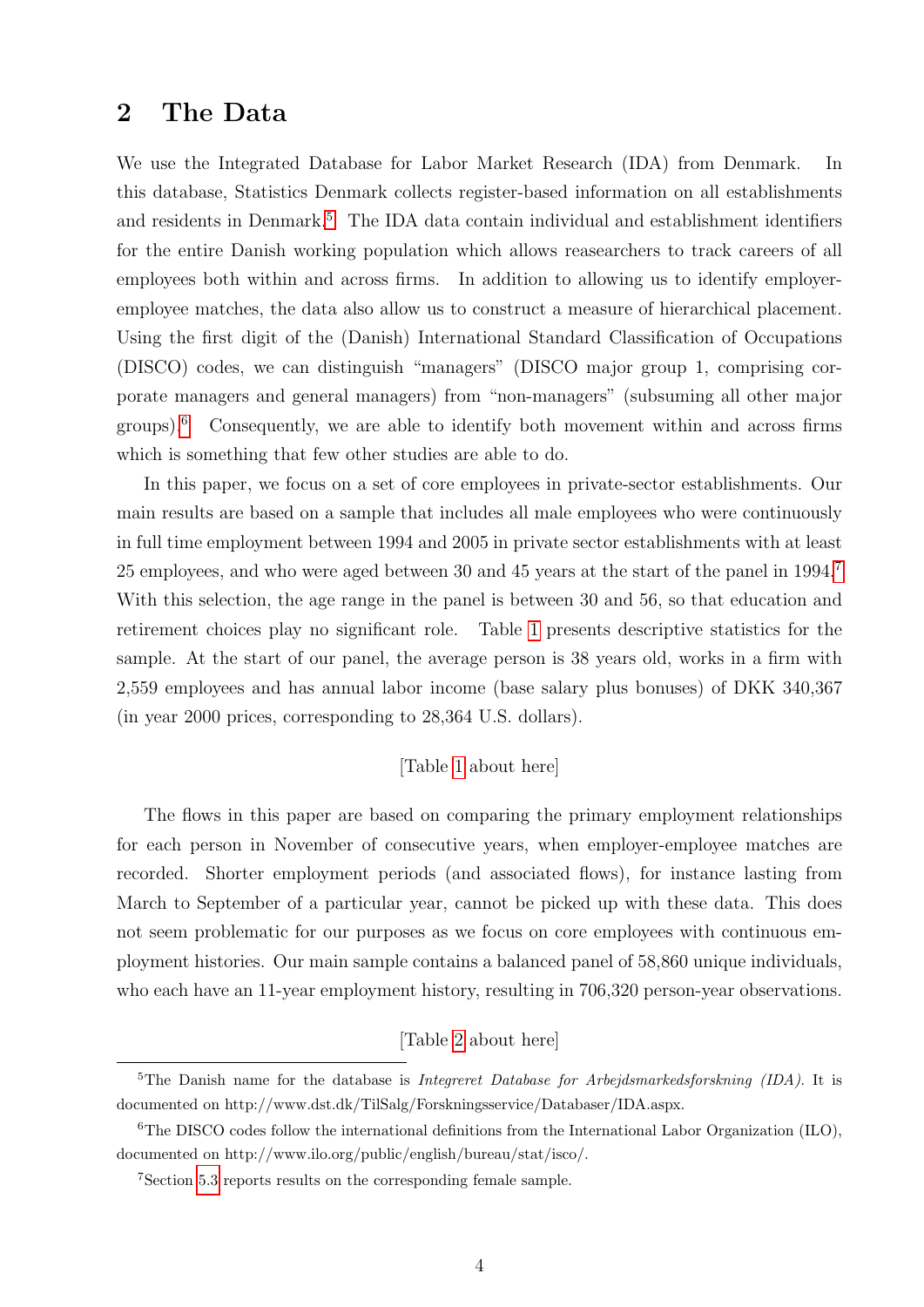Most employees stay where they are in a given year, but a significant fraction of them move across firms (around 11 percent). The combination of cross-firm mobility and withinfirm moves results in the eight different types of flows summarized in Table [2.](#page-23-0) Non-managers make up around 93 percent of all employees. The bulk of them remain non-managers, with 87 percent move horizontally within the firm (HWF) and 11 percent move horizontally across firms (HCF). A bit more than 1 percent are promoted to a management position within the same firm (PWF) and promotions across firms (PCF) account for 0.3 percent. Similarly, managers (who make up around 7 percent of employees) typically stay in management positions, but there is less persistence than for non-managers: 78 percent move horizontally within the firm (ManHWF) and 8 percent across firms (ManHCF). Almost 12 percent of managers are demoted to non-management positions within the firm (DWF) and slightly less than 3 percent move cross-firm to a non-manager position (DCF). While downward moves are not uncommon, overall, promotions (both within- and cross-firm) are about 1.3 times more frequent than demotions.<sup>[8](#page-4-1)</sup>

# <span id="page-4-0"></span>3 Econometric Strategy

We denote (pre- or post- tax) income as  $C_{i,t}$  for individual  $i \in \mathcal{I}$  at date  $t \in \mathcal{T}$ . Log earnings growth is modeled as

<span id="page-4-2"></span>
$$
\Delta \ln(C_{i,t}) \equiv \ln(C_{i,t}) - \ln(C_{i,t-1}) = \alpha_i + \sum_{j=1}^{J} \mu_j M_{j,i,t} + X'_{i,t} \beta + u_{i,t}.
$$
 (1)

The right-hand side consists of a fixed effect  $(\alpha_i)$ , J mobility dummies  $M_{j,i,t}$  (corresponding to the mobility outcomes HCF, PWF, PCF, ManHWF, ManHCF, DWF, DCF discussed in Section [2\)](#page-3-0), a vector of control variables  $(X'_{i,t})$ , and a residual  $(u_{i,t})$ . Our control variables include a quadratic in age as well as dummies for education, firm-sector and year.

There are three important econometric issues that must be addressed. The first is the covariance structure of the residual. The second is the econometric treatment of mobility. The third is the possibility of a fixed effect in earnings growth.

First, the covariance structure of the residual in specification [\(1\)](#page-4-2) warrants some attention as it will contain both permanent and transitory components. Accordingly, we will have that

$$
u_{i,t} = v_{i,t} + \Delta\varepsilon_{i,t}
$$

<span id="page-4-1"></span><sup>8</sup>Our data add to a number of studies which show that demotions are by no means exceptional, including Belzil and Bognanno's (2008) study of US executives (with a promotions/demotions ratio of 1.1 to 5.1, depending on the definition of hierarchical levels), Seltzer and Merrett's (2000) study of the 19th century Union Bank of Australia (ratio 2.1), and Hamilton and MacKinnon (2001) study of Canadian Pacific Railway (ratio 1.7).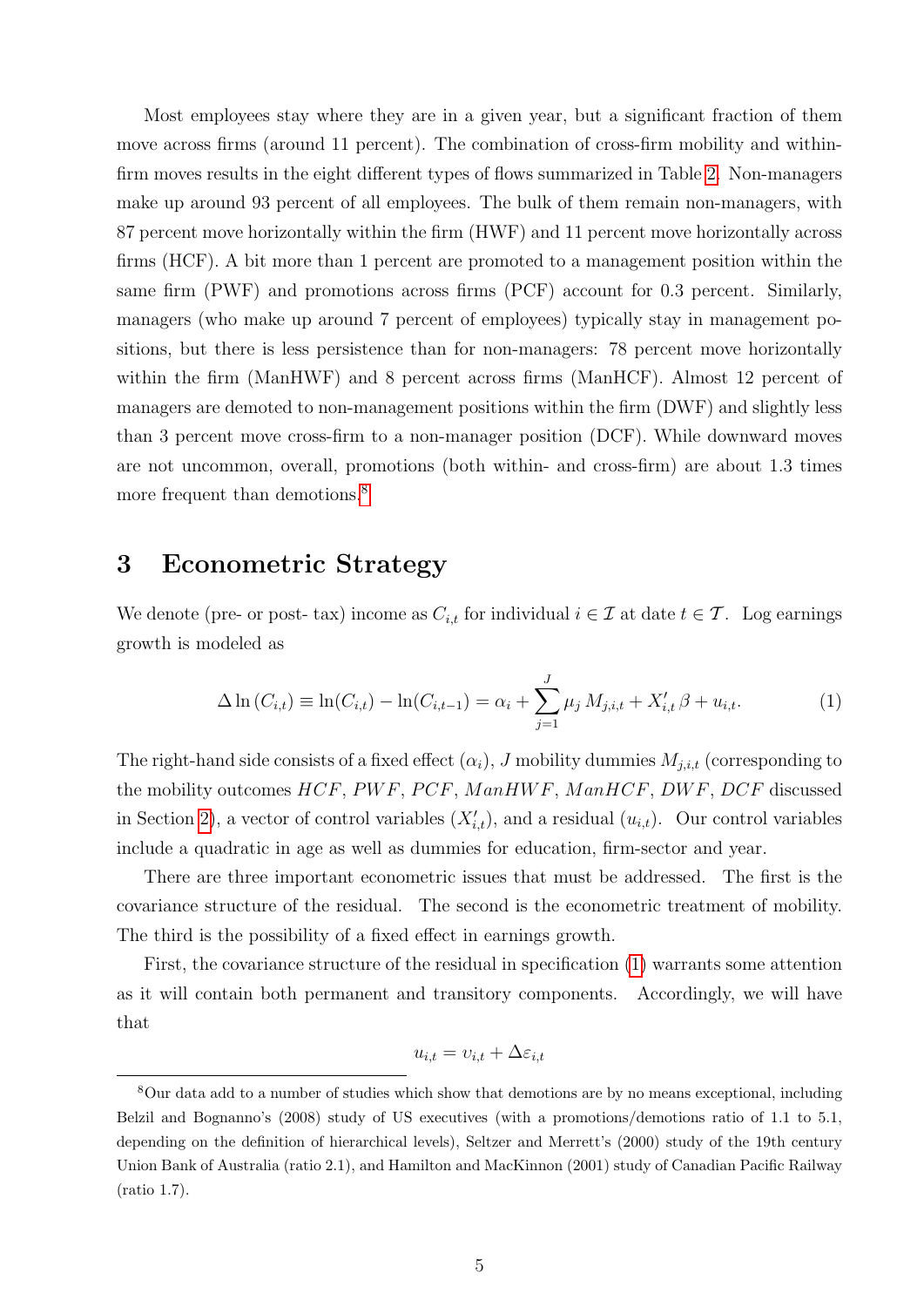where  $v_{i,t}$  is an *iid* permanent income shock and  $\varepsilon_{i,t}$  is a transitory shock that follows an  $MA(q)$  process. This implies that  $u_{i,t}$  will have non-zero autocorrelations up to order  $q+1$ . Previous work (e.g. Topel and Ward (1992), Abowd and Card (1989) and Meghir and Pistaferri (2004)) suggests that  $\varepsilon_{i,t}$  is MA(2). To purge the model of any serial correlation in the residual, we project  $\Delta \varepsilon_{i,t}$  onto lagged earnings growth

$$
\Delta \varepsilon_{i,t} = \sum_{s=1}^{S} \gamma_s \Delta \ln \left( C_{i,t-s} \right) + \xi_{i,t}.
$$

Substituting, we obtain

<span id="page-5-0"></span>
$$
\Delta \ln(C_{i,t}) = \alpha_i + \sum_{s=1}^{S} \gamma_s \Delta \ln(C_{i,t-s}) + \sum_{j=1}^{J} \mu_j M_{j,i,t} + X'_{i,t} \beta + e_{i,t}.
$$
 (2)

where  $e_{i,t} \equiv \xi_{i,t} + v_{i,t}$ . The parameters  $\gamma_s$  reflect the correlation between lagged earnings growth and transitory earnings shocks. We choose  $S$  so that  $e_{i,t}$  has no serially correlation. In this sense, our specification is consistent with Topel and Ward (1992), Abowd and Card (1989) and Meghir and Pistaferri (2004) where earnings is modeled as an ARMA process with a unit root.

Second, we assume that mobility is predetermined. This yields the moment conditions

$$
E[e_{i,t} M_{j,i,s}] = 0 \text{ for } t \ge s \text{ and } \forall j,
$$

These conditions assume that the residual in  $(2)$  at time t is orthogonal to all mobility dated t and prior. This implies that the permanent income innovation embedded in  $e_{i,t}$  is allowed to affect mobility at  $t+1$  and beyond. As discussed in Arellano and Honoré (2001), our predeterminedness assumption restricts the serial correlation in  $e_{i,t}$ . For this reason, we choose lag length S so that the residuals are serially uncorrelated using the Cochrane-Orcutt test.

Third, our choice of estimation method depends on whether we need to account for a fixed effect in earnings growth or not. In the presence of a fixed effect (i.e.  $Var(\alpha_i) > 0$ ), we need to work with the model in first differences:

<span id="page-5-1"></span>
$$
\Delta\Delta\ln\left(C_{i,t}\right) = \sum_{s=1}^{S} \gamma_s \Delta\Delta\ln\left(C_{i,t-s}\right) + \sum_{j=1}^{J} \mu_j \Delta M_{j,i,t} + \Delta X'_{i,t}\beta + \Delta e_{i,t}.\tag{3}
$$

In other words, the double difference of log earnings then serves as the dependent variable. We can use the level of the mobility variables dated  $t-1$  and earlier as instruments for  $\Delta M_{j,i,t}$  as in Arellano and Bond (1991). This is the procedure used by Belzil and Bognanno (2008). However, if  $Var(\alpha_i) = 0$  then the double difference procedure is not necessary. In this case, we can estimate equation [\(2\)](#page-5-0) using OLS. Finally, we note that if  $Var(\alpha_i) > 0$ earnings growth will have non-zero autocorrelations at arbitrarily long leads and lags. We will test for this later on in the paper. This test will tell us whether we can simply use OLS or if we need to use a more involved GMM procedure.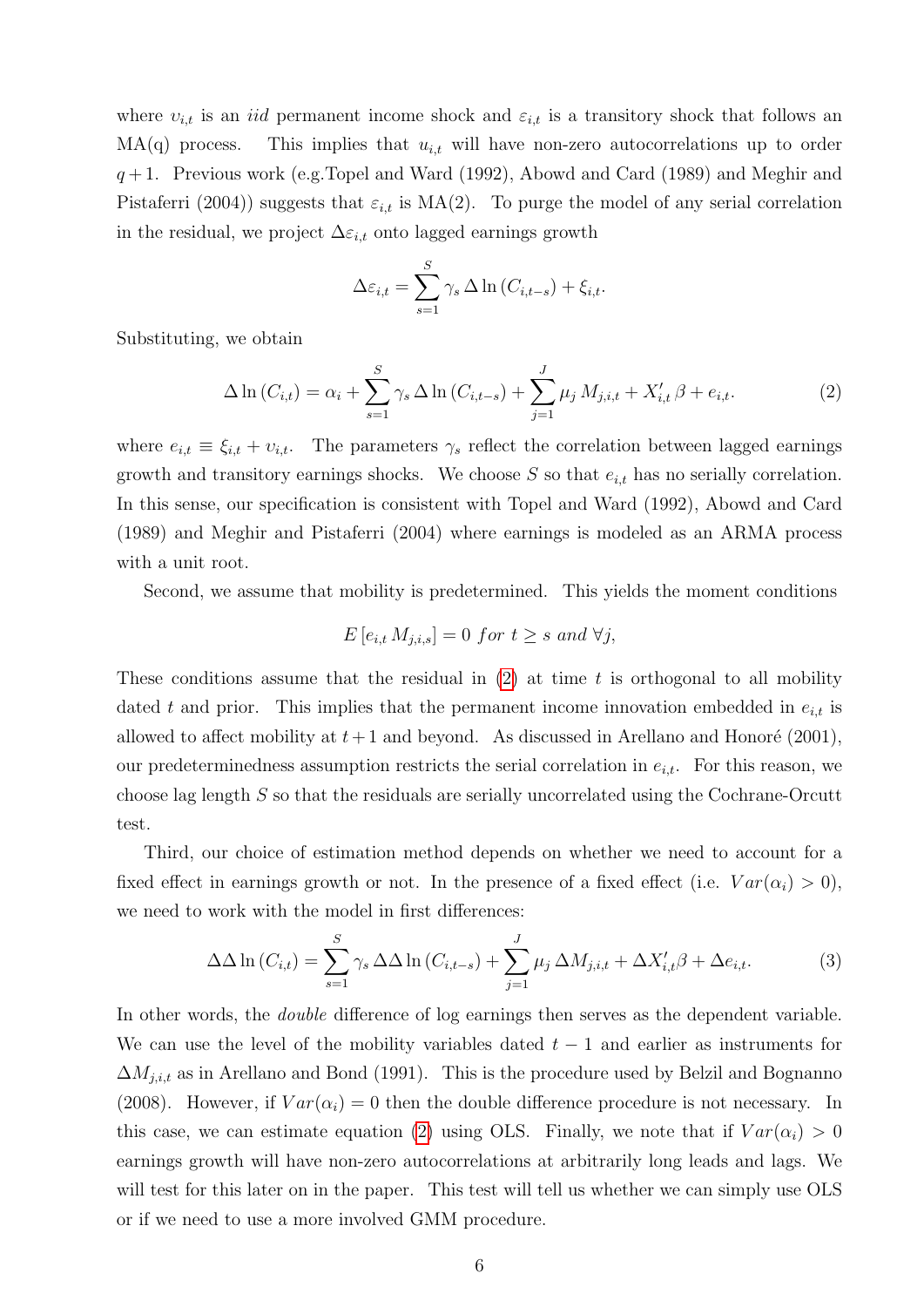Finally, it is important to note that the inclusion of lagged earnings growth in equation [\(2\)](#page-5-0) not only serves the purpose of eliminating serial correlation in  $u_{i,t}$ , but it also lends itself to a structural interpretation. Particularly, it implies that the premium associated with a given type of mobility that is captured in  $\mu_j$  will have potentially complicated dynamic consequences on future earnings. If we ignore the  $\gamma_s \Delta \ln(C_{i,t-s})$  terms for the moment, matters are straightforward and mobility will behave exactly like a permanent innovation to earnings. However, many theories of hierarchies within firms, such as Lazear (2004), suggest that promotions will in part depend on temporarially high effort. Consequently, productivity may be higher immediately prior to promotion than it is afterwards. If bonus pay (which is a component of  $C_{i,t}$  in our data) reflects this, then there will be some degree of mean reversion in the process. This would be captured by negative coefficients on lagged earnings growth in equation [\(2\)](#page-5-0). Thus, this implies that it is incorrect to assume that the premium embedded in  $\mu_i$  will behave exactly like a permanent innovation to earnings. We will take this into consideration when computing the dynamic consequences of mobility later on in this work.

# <span id="page-6-0"></span>4 Mobility and Labor Income Growth

### 4.1 Specification Tests

As discussed above, our choice of a GMM procedure a la Arellano and Bond (1991) versus OLS depends on whether or not  $Var(\alpha_i) > 0$ . To test this, we employ a common procedure in the earnings dynamics literature (e.g. Abowd and Card (1989), Meghir and Pistaferri (2004) and Topel and Ward (1992)) in which we compute autocorrelations of earnings growth. In the presence of a fixed effect in earnings growth, these should be positive and significant at all leads and lags. The autocovariances along with their bootstrapped standard errors are reported in Table 4.

That fact that we only see significant autocorrelations up to order 2 has two implications First, it suggests that there is no fixed effect in earnings growth and, thus, OLS should be adequate. However, to explore the robustness of our findings, in Section ??, we report GMM estimates of specification [\(3\)](#page-5-1). Second, it suggests that the transitory earnings shocks are  $MA(1)$ .

#### [Table [3](#page-23-1) about here]

Finally, we address an important issue raised by Baker (1997) who points out that the test for the absence of a fixed effect in earnings growth in Table 4 can have low power. He shows that this is the case in his extract from the Panel Study of Income Dynamics which has approximately 500 individuals. However, we do not believe that this is an issue in our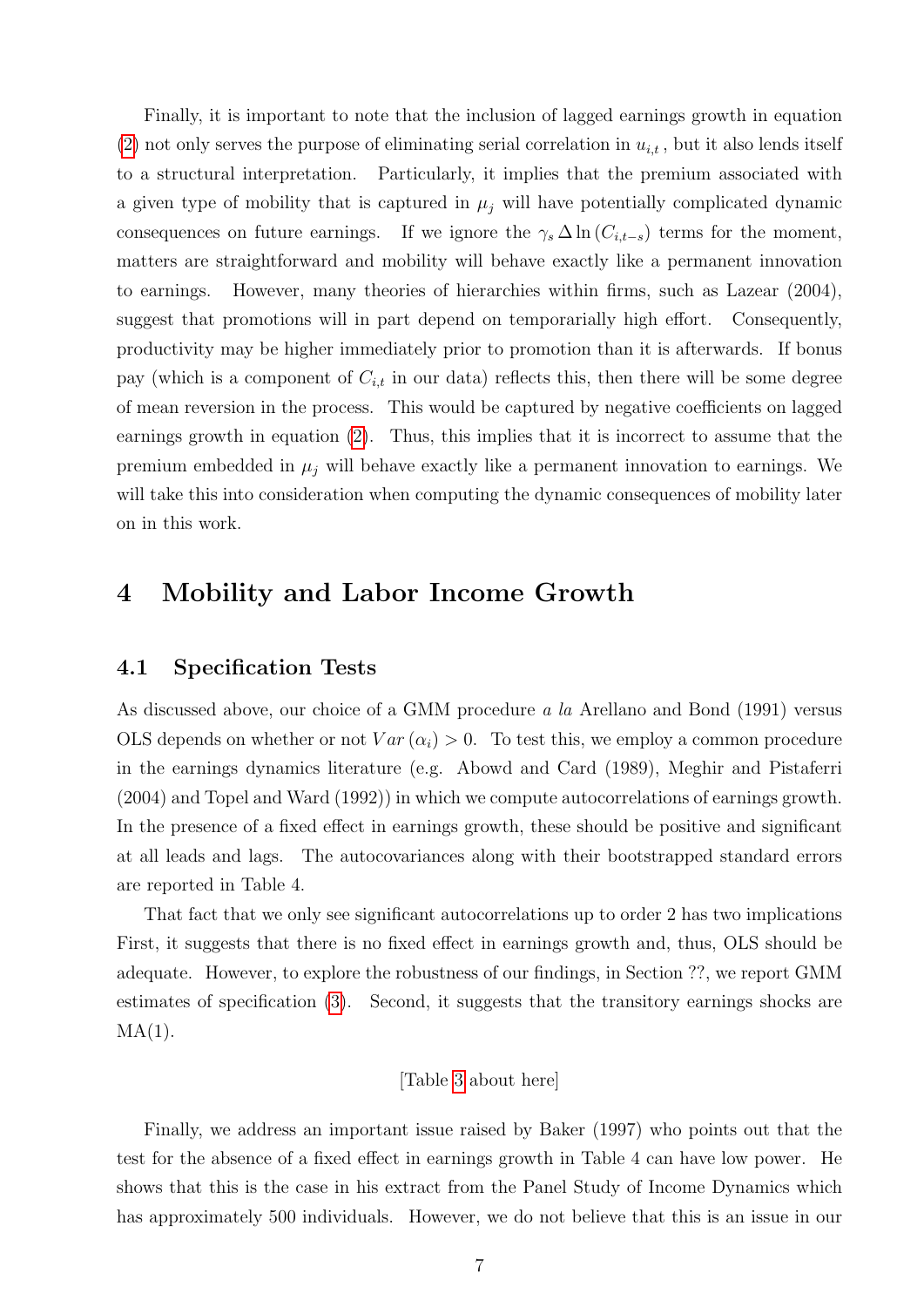sample as we have over 58,000 individuals. Another potential issue is that, in studies with unbalanced panels, the higher order covariances are estimated with less data than at lower orders. This results in a failure to reject the null of a zero autocovariance at higher orders. However, this is not an issue in our study as we have a balanced panel.

## 4.2 Estimation Results: Gross Income

#### 4.2.1 Ignoring Transitory Shocks

### [Table [4](#page-24-0) about here]

We begin by estimating the model in equation (1) using OLS. Note that this model is not properly specified as it does not include lagged earnings growth and so does not properly account for the covariance structure of earnings growth. Our reasons for doing this are twofold. First, we do so as a matter of data description. Second, conducting this exercise allows us to better understand the role that transitory shocks play in the relationship between mobility and earnings progression.

Results are reported in Table 3. First, we see that moving to a new employer is associated with about 1 percent higher labor income growth. Next, looking at hierarchical transitions, we see that an upward move accelerates earnings growth by about 1.4 percent, whereas a downward move has no significant effect. However, distinguishing between within- and crossfirm moves, we obtain a more differentiated picture. A non-manager moving to a position in a new firm gains 0.9 percent if he stays at the same level. A within-firm promotion to manager yields roughly the same, whereas a cross-firm upward move yields 4.8 percent higher growth. We see that managers are on a steeper earnings profile than non-managers; their labor income increases 0.6 percent faster than for non-managers who make horizontal moves. Cross-firm mobility also pays off more for managers, yielding around 3 percent higher growth than for the non-manager firm-stayers. Finally, demotions put managers back to the earnings growth of a non-manager. In other words, there is no additional penalty on earnings growth.

The first impression thus is that horizontal cross-firm mobility counts roughly as much as a within-firm promotion, and that moving to a new firm tends to enhance the returns to vertical mobility. As in Belzil and Bognanno (2008) we find an asymmetric effect of promotions and demotions: you gain more from moving up to a management position (0.9 percent for PWF, 4.9 percent for PCF) than you lose when you step down from a management position (about 0.7 percent for DWF/0.6 percent for DCF relative to continuing to be a manager in the same firm).

However, while these estimates are interesting as a first-pass, they are biased as they fail to properly account for transitory earnings shocks. To understand this bias, we project the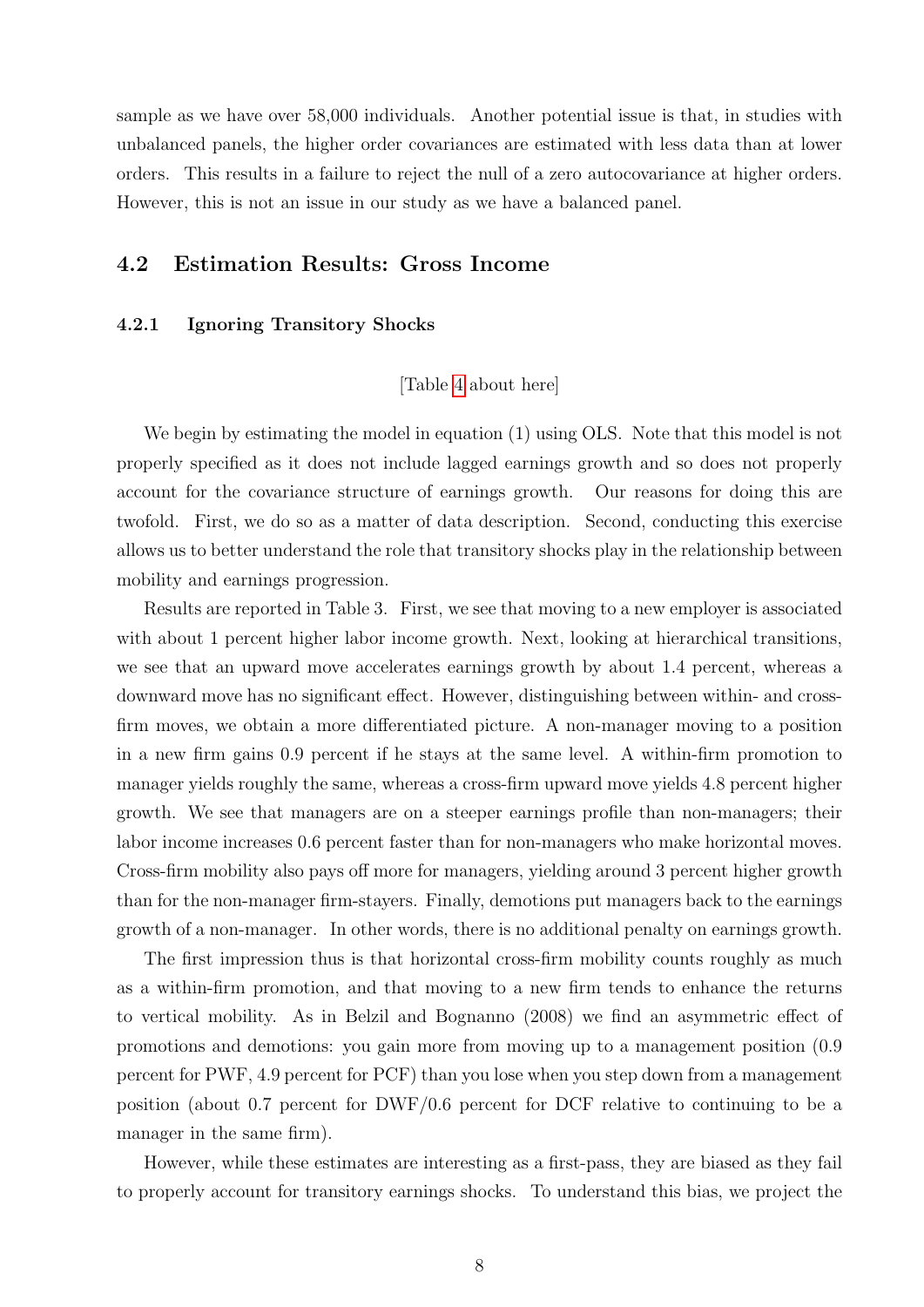change in the transitory earnings shock onto the vector of mobility dummies

$$
\Delta \varepsilon_{i,t} = \sum_{j=1}^{J} \theta_j M_{j,i,t} + \omega_{i,t}.
$$

If we employ the decomposition  $u_{i,t} = v_{i,t} + \Delta \varepsilon_{i,t}$  and substitute into equation (1), we obtain

$$
\Delta \ln(C_{i,t}) = \alpha_i + \sum_{j=1}^{J} (\mu_j + \theta_j) M_{j,i,t} + X'_{i,t} \beta + \nu_{i,t} + \omega_{i,t}.
$$

So, the results in Table 3 are estimates of the  $\mu_j + \theta_j$ 's and not of the  $\mu_j$ 's and, consequently, the bias is given by  $\theta_j$  which is the coefficient of a regression of the change in the transitory shocks onto the set of mobility dummies. Theories such as Lazear (2004) suggests that  $\theta_i$  < 0 for the cases of PWF and PCF since productivity will be temporarially high prior to promotion and, hence, the temproary component of earnings should decline somewhat upon promotion.

#### 4.2.2 Accounting for Transitory Shocks

#### [Table [5](#page-25-0) about here]

In Table [5,](#page-25-0) we report our estimates of the model in equation (2) which account for transitory shocks to earnings. According to the Cochrane-Orcutt test, one lag of the dependent variable is required to eliminate autocorrelation in the errors. This is exactly in line with our results on autocovariances in Table [3.](#page-23-1) However, our preferred specification in column (4) includes three lags. We do so for two reasons. First, some of the income measures we look at in the second part of the paper require this lag length. Second, if the Cochrane-Orcutt test has low power, it will select a specification with too few lags of earnings growth. We use this specification to compute the dynamic effects of mobility.

We see that lagged compensation growth has a negative effect on current compensation growth. This negative serial correlation in earnings growth is a fairly ubiquitous result and can found in both the literatures on income dynamics (e.g. Abowd and Card (1989), Meghir and Pistaferri (2004) and Topel and Ward (1992)) and personnel economics ( see Belzil and Bognanno's (2008) estimates from a panel of executives in large U.S. firms.) Like us, these papers use an income measure that includes base wage and variable components. As suggested by (e.g. Lazear 2004), these negative coefficients may reflect the effects of transitory shocks; if high income growth yesterday reflects the impact of a transitory shock then there will be a tendency for the transitory components of earnings growth to be lower today.

The most striking change of specification (4) relative to our earlier basic specification (1) is that upward mobility has a much higher return relative to cross-firm mobility. While the growth premium for a non-manager firm switcher remains the same, the coefficient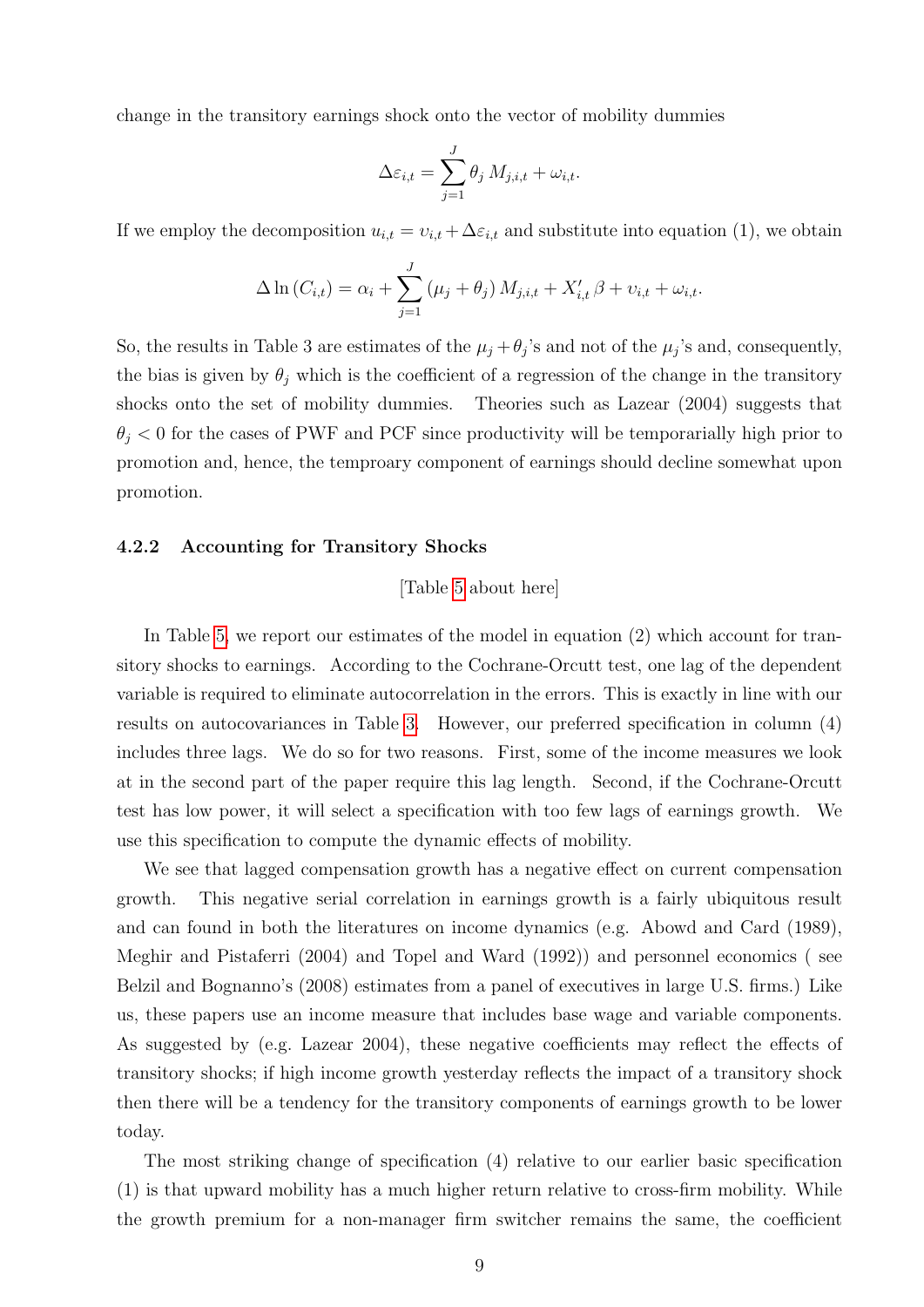on within-firm promotions doubles and is about one-third larger for cross-firm promotions. This is consistent with our explanation in the previous subsection that failure to account for transitory shocks will bias estimates of the coeficients on vertical mobility downward. Indeed, we see that the coefficients on PWF and PCF increase substantially each time we add an additional lag of earnings growth. This also suggests that the Cochrane-Orcutt test may have underfit the model.

In addition, the growth premium for being a manager is higher. We see that a manager staying in the same firm has about 1.3 percent higher earnings growth than a non-manager stayer; cross-firm movers at management level see around 3.3 percent higher growth than those at non-management level.<sup>[9](#page-9-0)</sup> This is in line with learning models as Gibbons and Waldman (1999, 2006), where assignment to a higher-level job entails a steeper earnings growth path.

Demotions, on the other hand, still yield no significantly different growth than the baseline of staying a manager within the same firm. As discussed earlier, this reveals an asymmetry between the effect of a promotion and a demotion on wage growth. This is a point that has received little attention, with the exception of Belzil and Bognanno (2008).

#### [Table [6](#page-26-0) about here]

To gauge the absolute effect of mobility on labor income growth after different employment histories, one needs to account for the fact that part of the mobility premiums embedded in our estimates will reflect transitory earnings shocks. In other words, the mobility coefficient estimates will not behave entirely like a permanent earnings innovation. The coefficients on lagged income growth tell us what portion of these mobility premiums eventually disappear.

For this purpose, in Table [6,](#page-26-0) we compute the dynamic effects over a five year period of four different "treatments." In all cases, we consider a university graduate (edu=17) starting his career at age 30. The first "treatment" is being promoted and never switching

<span id="page-9-0"></span><sup>9</sup>The log growth increment for a non-manager from a cross-firm move in  $t$  is

$$
\ln\left(\frac{\frac{LI_{t}}{LI_{t-1}}^{HCF_{t}}}{\frac{LI_{t}}{LI_{t-1}}^{HWF_{t}}}\right) = \ln\left(\frac{LI_{t}}{LI_{t-1}}^{HCF_{t}}\right) - \ln\left(\frac{LI_{t}}{LI_{t-1}}^{HWF_{t}}\right) = 0.008.
$$

That for a manager moving cross-firm in  $t$  is

$$
\ln \left( \frac{\frac{LI_t}{LI_{t-1}}^{ManHCF_t}}{\frac{LI_t}{LI_{t-1}}^{HWF_t}} \right) = \ln \left( \frac{LI_t}{LI_{t-1}}^{ManHCF_t} \right) - \ln \left( \frac{LI_t}{LI_{t-1}}^{HWF_t} \right) = 0.041.
$$

Hence,

$$
\ln\left(\frac{\frac{LI_t}{LI_{t-1}}^{ManHCF_t}}{\frac{LI_t}{LI_{t-1}}^{HCF_t}}\right) = 0.041 - 0.008 = 0.033.
$$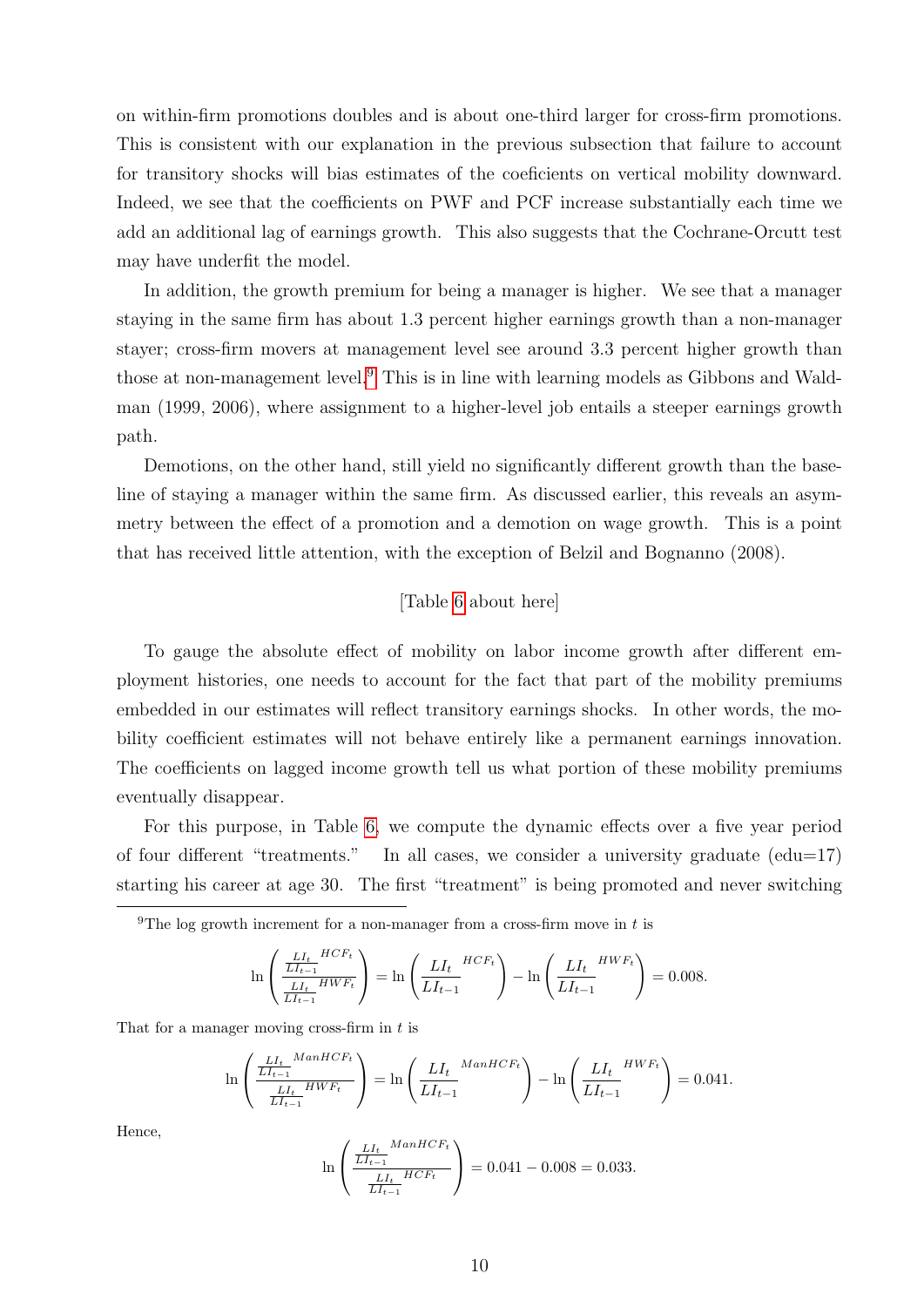firms. The second is switching firms after three years, but never being promoted. The third is switching firms and being promoted after three years. The fourth is being promoted after three years and switching firms after five years. In all four cases, the baseline is never switching firms and never being promoted for the enitre period. In each case, we compute earnings over the five year period in the "treatment" and then we compare it to the reference group. Finally, for each of these "treatment effects," we compute the bootstrapped standard errors.

The table reveals the following results. First, it shows that those who switched firms after the third year are basically on the same growth path as a non-manager who never made a move. In contrast, managers (promoted after year three) staying with the firm or switching to a new firm after the fifth year, see higher earnings growth (the difference being both statistically and economically significant).

To illustrate this, Figure [1](#page-26-1) plots the evolution of real labor income implied by the estimates for a university graduate ( $edu=17$ ) starting his career at age 30. The most striking feature is that earnings outcomes after 11 years split neatly into the two categories "never promoted " and "promoted". Cross-firm mobility has a secondary effect only. It plays almost no role for non-manager income in the longer run but does offer some gains for managers. Overall, our results suggest that vertical moves are most important for earnings growth and that cross-firm moves play a significant role only for raising earnings in the long-run once a person has reached the management level.

[Figure [1](#page-26-1) about here]

## 4.3 Mobility and Net Income

The picture that emerges thus far is that real earnings growth seems to be driven by whether or not a person advances in the job hierarchy, and only to a lesser extent by cross-firm mobility. It is important to note however, that this perspective is a rather special one. Our findings are based on labor income data (as are those in all the studies on within-firm or cross-firm individual-level earnings dynamics that we are aware of). So they tell us something about the evolution of real "market wages". What matters for the individual however is not gross income, but rather what is left of it after taxation. If, for example, large parts of gross income gains are taxed away then the estimated effects of mobility on gross income growth would overstate the true incentives for mobility that an individual perceives.

#### 4.3.1 Taxation, Deductions and Net Earnings

The purpose of this section is to examine whether the effects of mobility on gross earnings carry over to after-tax income. At first glance, one might expect that a progressive tax system simply attenuates net income growth relative to gross income growth. To see this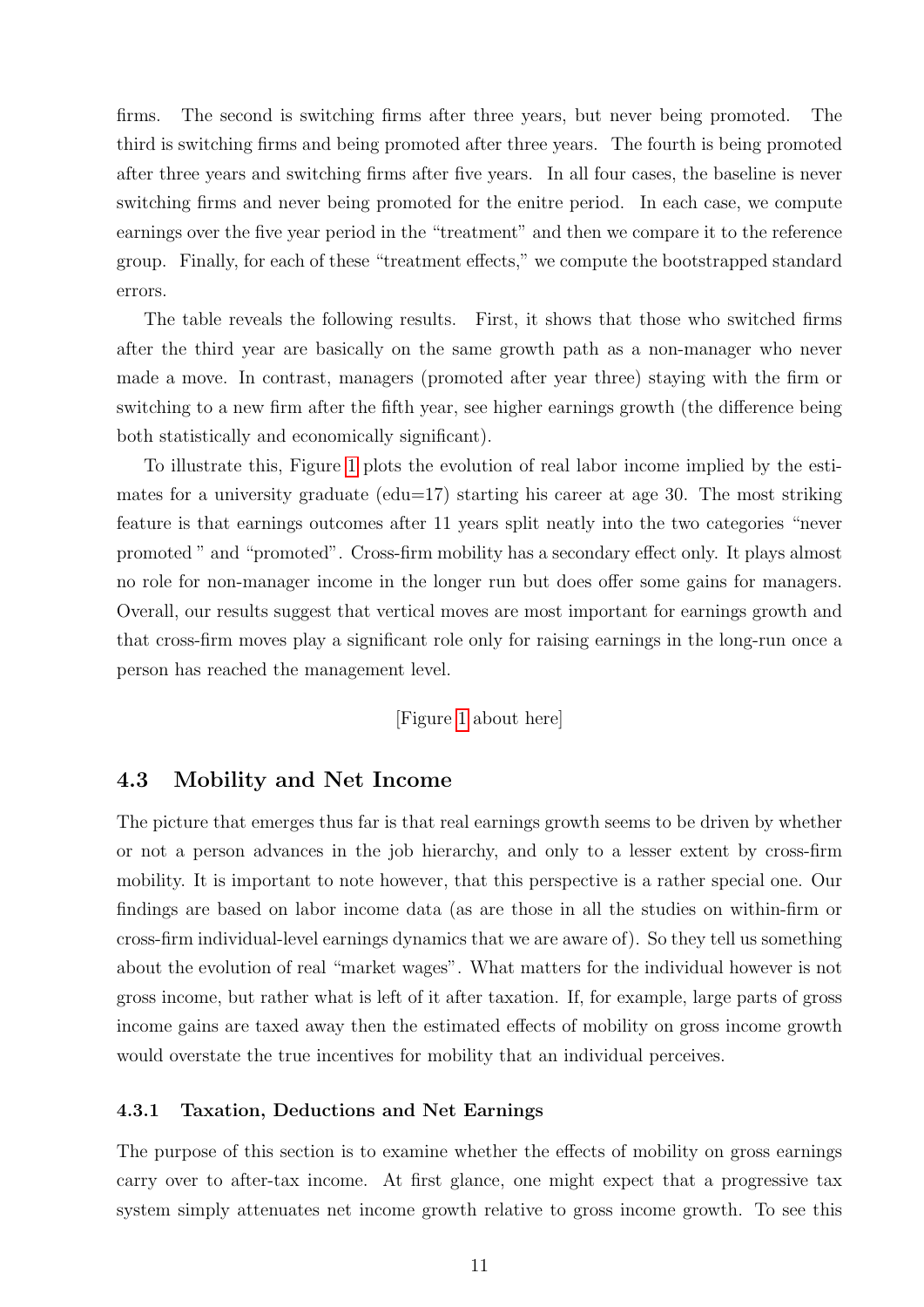more formally, note that net income (gross income minus taxes paid) can be written a gross income times the individual's average tax rate  $\tau$ :  $C_t^{net} = C_t (1 - \tau_t)$ . With a progressive tax schedule, the average tax rate grows as gross income  $C_t$  increases. Hence, net income growth is related to gross income growth as follows (assuming that the tax system has no deductions or exemptions):

$$
\frac{C_t^{net}}{C_{t-1}^{net}} = \frac{C_t}{C_{t-1}} \frac{(1 - \tau_t)}{(1 - \tau_{t-1})}.
$$

As marginal tax rates increase with gross income, the average tax rate rises and the second factor will be less than one. Therefore, net income grows slower than gross income.

The argument however only captures partially the influence of taxes on income growth. Because the tax system allows for deductions, there is a second effect: deductions from gross income lead to a lower taxable base, so growth in income may look larger relative to the taxable base than it does relative to gross income. In other words, a large increase in deductions may push the net income growth rate above that for gross income. To see the driving forces more clearly, suppose the individual deductions in year  $t$  are  $C_t d_t$ . Taxes then are computed as  $C_t (1 - d_t) \tau_t$ . Hence,

$$
\frac{C_t^{net}}{C_{t-1}^{net}} = \frac{C_t}{C_{t-1}} \frac{\left(1 - \left(1 - d_t\right)\tau_t\right)}{\left(1 - \left(1 - d_{t-1}\right)\tau_{t-1}\right)}.
$$

So net income growth depends not only on the evolution of the average tax rate but also on the rate at which deductions change. Rearranging, we obtain

$$
\frac{C^{net}_{t}}{C^{net}_{t-1}} > \frac{C_t}{C_{t-1}} \quad \Leftrightarrow \quad \frac{1-d_{t-1}}{1-d_{t}} > \frac{\tau_t}{\tau_{t-1}}.
$$

Roughly, net income will grow faster than gross income if there is a large increase in the portion of earnings that are deducted from tax purposes and this outweighs the effect of the progressive tax schedule. Additional details in the tax code add to the two main effects described above of a progressive tax schedule and changing rates of deductions. The bottom line is that there is no simple relation between gross and net income growth.

Our data set has the unique feature that it allows to link gross labor income data to the actual taxes paid as well as an individuals capital income and several measures of tax deductions. So, we can directly estimate the effects of mobility for alternative income measures in an analogous fashion to Section [4.](#page-6-0) These results are informative about the "employees' perspective" on earnings growth. That is, how gross income growth translates into growth in disposable income, and how through the channel of tax deductions parts of gross income growth goes towards real estate purchases and (financed) durable consumption where interest payments are deductable, or towards future consumption in the form of deductable pension contributions.

#### 4.3.2 Estimation Results: Net Income

[Table [7](#page-27-0) about here]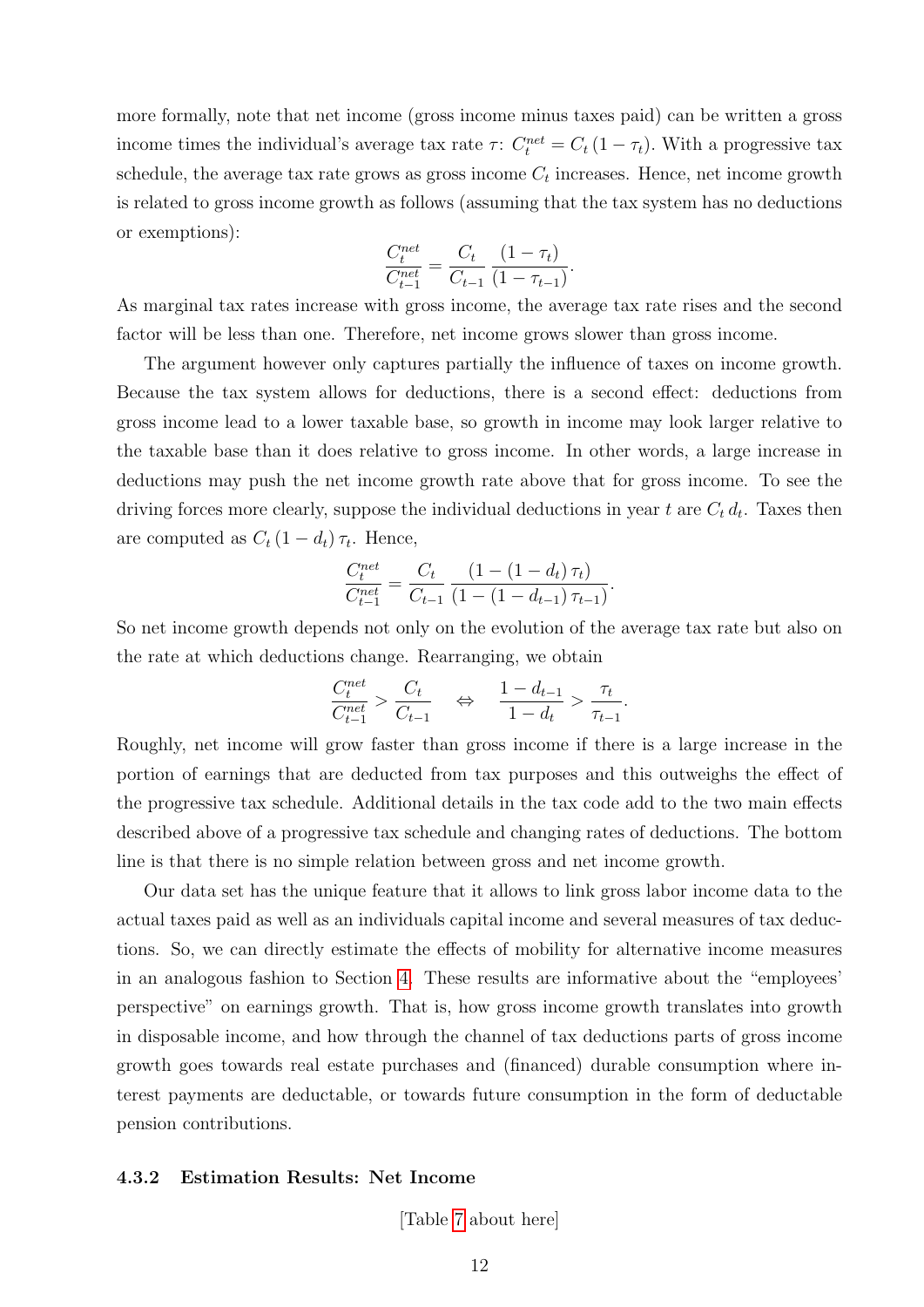Table [7](#page-27-0) reports results on after-tax income and tax-related income measures. In the following we restrict ourselves to a short summary of the main features in the Danish tax code relevant for interpreting the results (Appendix [A](#page-15-1) provides more details). Labor income is subject to a progressive tax schedule with essentially four tax brackets (as illustrated in Figure [10](#page-38-0) in Appendix [A\)](#page-15-1).

#### [Figure [10](#page-38-0) about here]

There are three income measures that are important for the tax calculation: *labor income*, personal income and taxable income. In the year 2000 labor income was taxed with a gross wage of 8 percent and an involuntary pension contribution of 1 percent. Personal income is labor income subtracted the 8+1 percent and voluntary contributions to pension funds. Taxable income is personal income plus *capital income* (which for most people is a negative amount) minus relatively minor deductions that follow from comuting costs, unemployment fund membership fees etc. These three measures are the main components for the determination of tax payments. Thus, if the rate at which an individual contributes to pension funds is changed, it will result in a discrepancy in the growth rates of labor income and personal income and if interest payments on debt grow at a different speed than labor income, this will be reflected in differential growth rates for taxable income and labor income. Finally, our measure of the after-tax disposable income, net income, adds labor and capital income and subtracts taxes. Any discrepancy in growth rates between labor income and net income reflects the compounded effects of the aforementioned deductions and the progressivity of the tax schedule.

Comparing the first and the last columns of Table [7,](#page-27-0) we see that the mobility effects cease to be significant after taxes. Figures [2](#page-28-0) and [3](#page-28-1) illustrate the results by tracing the relative gross and net earnings growth implied by the regression coefficients for a university-educated individual starting his career at age 30. The first impression is that gross and net earnings growth are relatively similar – despite the progressive tax schedule. The effects of mobility, on the other hand, tend to disappear. What this suggests is that individuals adjust the pattern of deductions to maintain a more or less constant after-tax income growth. Extra gains in growth due to mobility appear to go into tax-shielded pension contributions (that is, higher future income) or into adjustments the size of their debt (taking out mortgages to renovate, to enjoy a more expensive home, to purchase additional real estate such as a summer cottage – all very common in Denmark or to finance for instance car loans).

> [Figure [2](#page-28-0) about here] [Figure [3](#page-28-1) about here]

The results on the tax-related measures are in line with this picture. The mobility effects for personal income (second column in Table [7\)](#page-27-0) increase relative to those for labor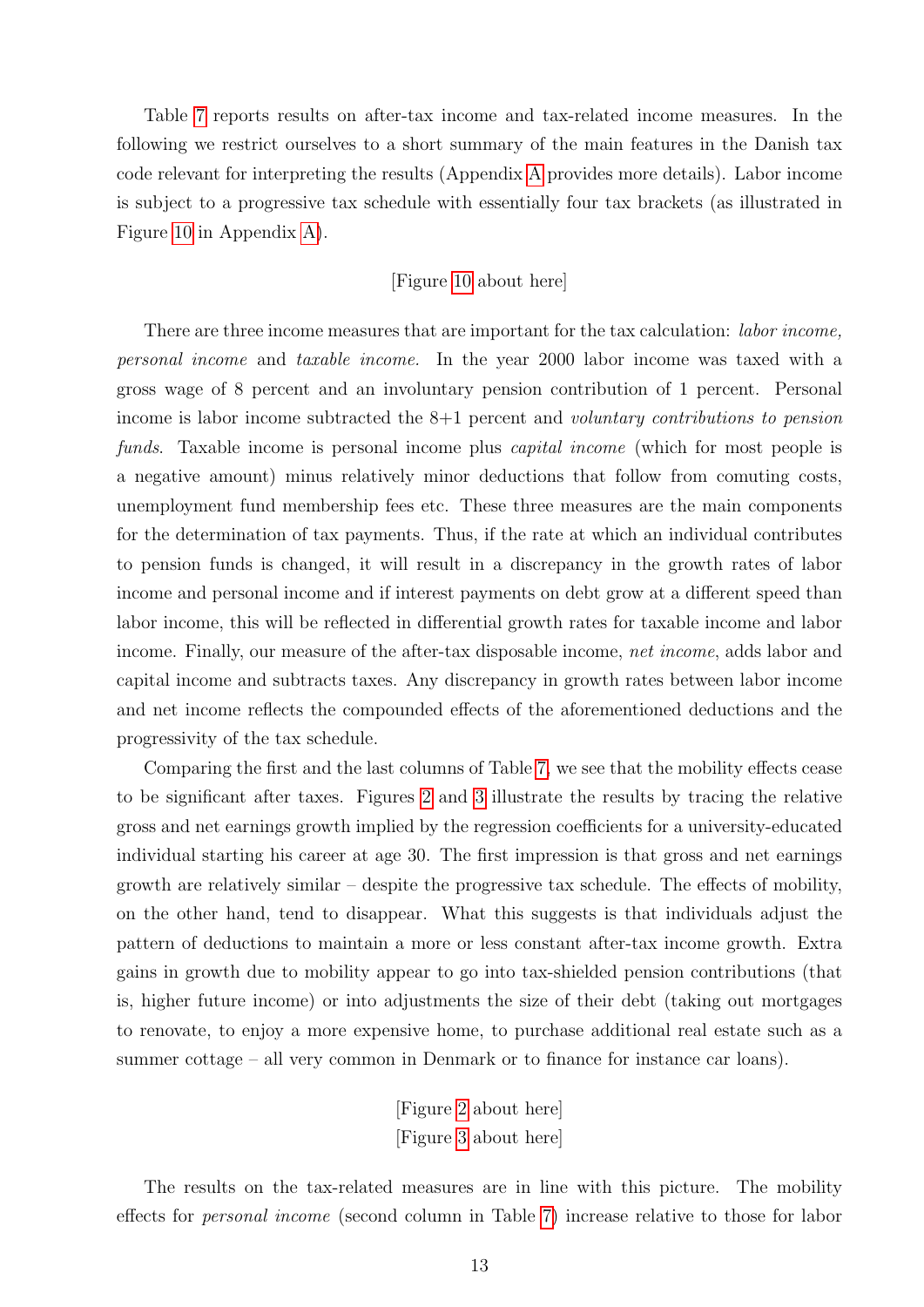income, suggesting that people increase their pension contributions at a faster pace than their gross income grows. Similarly, the results for taxable income (third column) are in line with growth in mortgage debt that leads to higher interest payments. Table [6](#page-26-0) shows the effects on growth after five years for different mobility scenarios. Again, mobility effects are enhanced for personal income and taxable income, and they seem to counterbalance the growth attenuating effect of the progressive tax schedule as mobility effects disappear for net income.

Overall, our results lead to a remarkable conclusion. Moving up to a management position, and to a lesser extent cross-firm mobility, increase real income growth before taxes. One could have expected these effects to show up in net income as well, just attenuated on account of the progressivity of the tax schedule. However, it seems that people adjust their pension contributions and personal debt to maintain a relatively constant growth in real disposable income. In other words, the incentives for mobility do not seem to be that people want to push up the rate at which they can spend for immediate consumption or or put money into after-tax savings. Rather, extra growth seems to flow into tax-shielded longterm savings (via pension contributions) and mortgage payments. In other words, because of the way the tax system works, the attraction of career progression seems to be that it allows people to enjoy living in nicer, more expensive homes or to have a summer cottage, and that they can look forward to higher income in old age.

## <span id="page-13-0"></span>5 Robustness Checks

## 5.1 Estimations on subsamples with varying education

Our main results control for differences in education with dummies that distinguish four categories:

- 9 years, corresponding to less than high school (omitted category, 18.26 percent of the sample)
- 12 years, corresponding to high school degree (56.19 percent of the sample)
- 15 years, corresponding to college or post-secondary professional training (18.55 percent of the sample)
- 17 years, corresponding to a university degree (7.00 percent of the sample).

Table [8](#page-29-0) reports estimation results based on subsamples where all individuals fall into the same education category. Figures [4](#page-30-0) to [7](#page-31-0) illustrate the different estimation outcomes by plotting the gains in real labor income implied by the estimates for a person starting his career at age 30. While earnings growth is less steep for lower education levels, the relative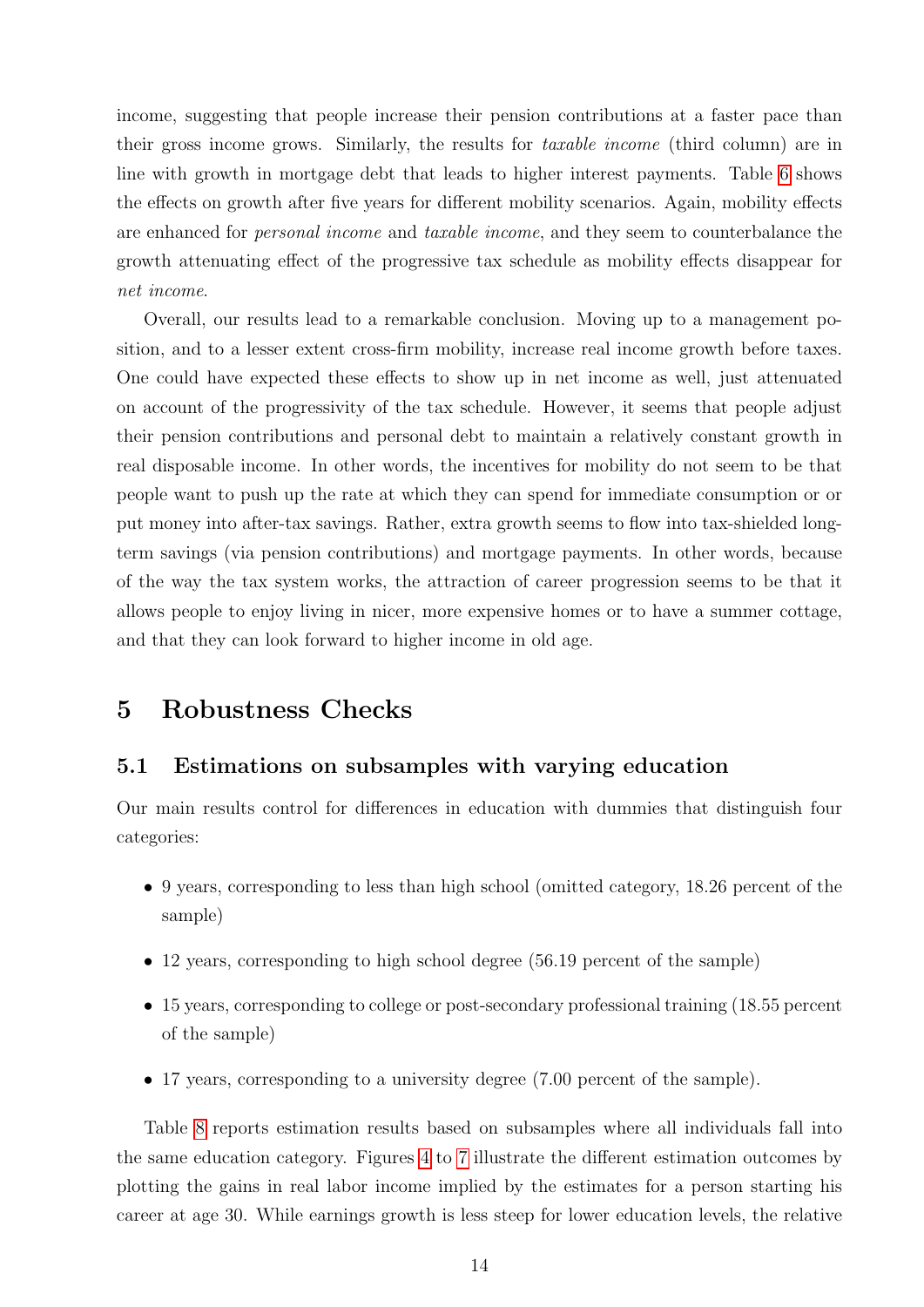impact of mobility seems similar. In particular, we obtain the same conclusion as from our main regression. For all education levels we see that earnings outcomes after 11 years can be grouped into the two categories "never promoted " and "promoted". Again, cross-firm mobility plays only a minor role.

> [Table [8](#page-29-0) about here] [Figure [4](#page-30-0) about here] [Figure [5](#page-30-1) about here] [Figure [6](#page-31-1) about here] [Figure [7](#page-31-0) about here]

## 5.2 Allowing for a fixed effect in earnings growth

Our main estimates assume that there is no individual-level trend in earnings growth. The fact that autocorrelation in income growth becomes insignificant after a few lags (see Table [3\)](#page-23-1) is indeed at odds with such a fixed effect in earnings growth.

To explore the robustness of our findings, we nevertheless relax this assumption here and allow for unobserved persistent individual heterogeneity in earnings growth. Table [9](#page-32-0) reports the corresponding GMM estimates.Consistency of the Arellano-Bond estimator requires residuals (in first differences) to be serially uncorrelated from the second lag on. This is the case with at least two lagged dependent variables as regressors, as the test for autocorrelation developed by Arellano and Bond (1991) shows for the reported specifications.

To illustrate our regression results, Figure [8](#page-33-0) plots the evolution of real labor income implied by the estimates for a university graduate ( $edu=17$ ) starting his career at age 30. It thus compares with Figure [1](#page-26-1) for our preferred specification. As we can see, we reach the same conclusion as before, that the evolution of earnings depends mostly on whether a person manages to move up in the hierarchy and less on cross-firm mobility. If at all, the divide between the two categories "never promoted" and "promoted" becomes larger.

> [Table [9](#page-32-0) about here] [Figure [8](#page-33-0) about here]

## <span id="page-14-0"></span>5.3 Intra- and inter-firm mobility and earnings growth for women

- Descriptive statistics for female sample: Table [10.](#page-34-0)
- Mobility patterns for female sample: Table [11.](#page-35-0)
- Estimates for mobility and income growth, for female sample: Table [12.](#page-37-0)
- Illustration of effects of mobility on real labor income growth for men versus women: Figure [9.](#page-36-0)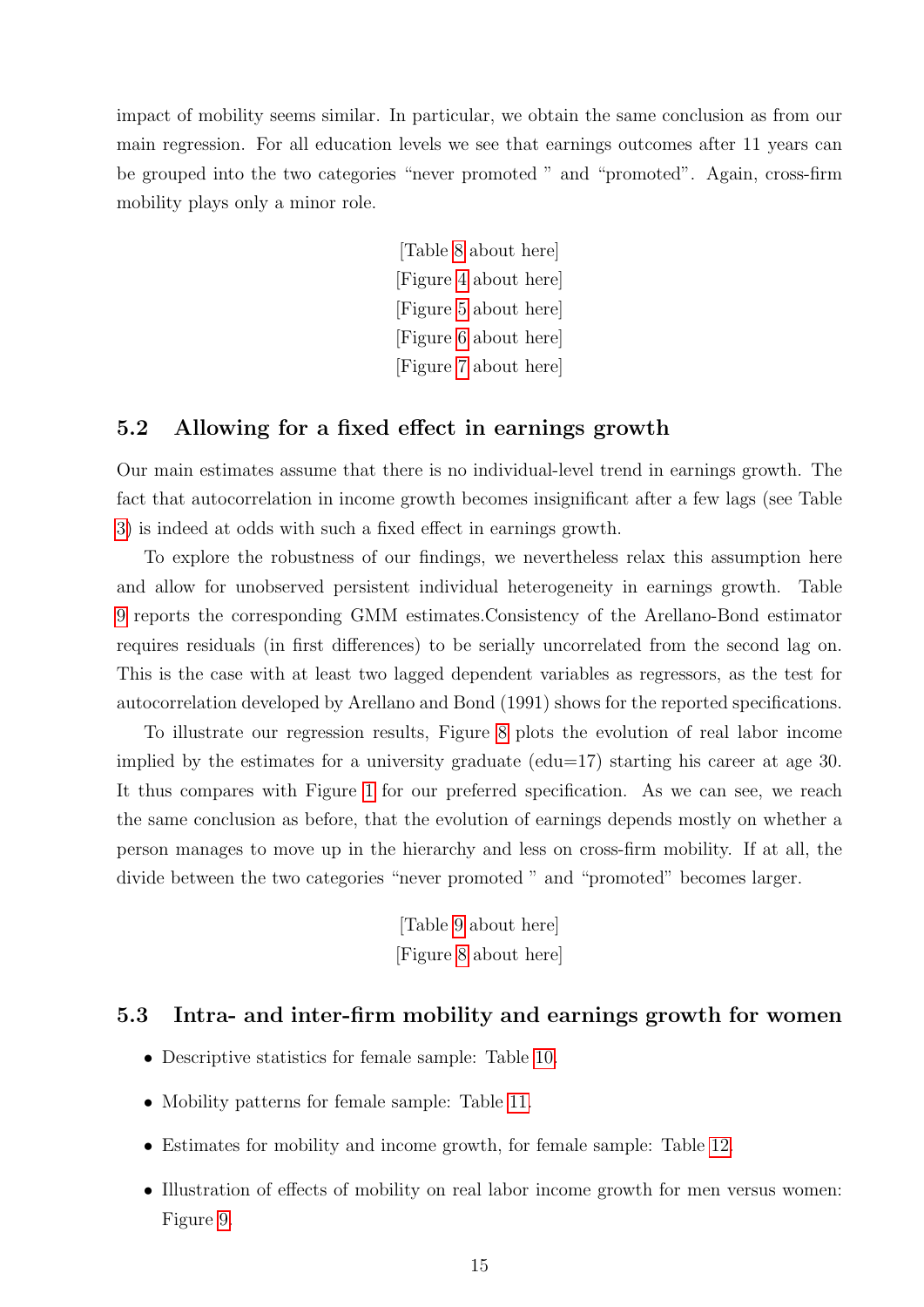[Table [10](#page-34-0) about here] [Table [11](#page-35-0) about here] [Table [12](#page-37-0) about here] [Figure [9](#page-36-0) about here]

# <span id="page-15-0"></span>6 Conclusion

tba

# Appendix

## <span id="page-15-1"></span>A A primer on income taxation in Denmark

All wage income is subject to a gross tax (8 percent in 2000), which is comparable to the social security contributions known in other countries. An additional 1 percent of labor income is paid into a pension fund. Personal income is defined as labor income minus the 8+1 percent of labor income paid in gross tax and pension contribution with the further deduction of voluntary contributions to private pension funds (up to a maximum threshold).

Taxable income is defined as personal income plus capital income minus deductions (ligningsmssige fradrag), among which the principal ones are commuting costs, union membership fees and contributions to an unemployment insurance fund. Capital income includes mainly interest earned on savings or interest paid on debt (dividends and capital gains on stocks and bonds are taxed separately). In other words, large amounts of debt (for example, from mortgages) reduce taxable income.

Taxable and personal incomes serve as bases for three different taxes. First, any amount of positive taxable income subtracted a standard allowance called "personal deduction" (DKK 33,400 in 2000) is subject to the municipal and regional taxes (ranging from 26.9 percent to 32.1 percent in 2000) as well as a church tax (average rate is 0.7 percent in 2000) for members of the Danish National Evangelical Lutheran Church (Folkekirken), which applies to around 83 percent of the Danish population. Same base added half of any negative capital income is subject to the bottom-bracket-tax (7 percent in 2000).

Further, any amount of personal income added positive capital income which exceeds a certain threshold (DKK 164,300 in 2000) is subject to the middle-bracket-tax (6 percent in 2000). Finally, the base for the top-bracket-tax is personal income plus voluntary contributions to pension funds and positive capital income. That is, if the base for the top-tax exceeds a certain threshold (DKK 267,600 in 2000) it is taxed at the top-tax rate (15 percent in 2000).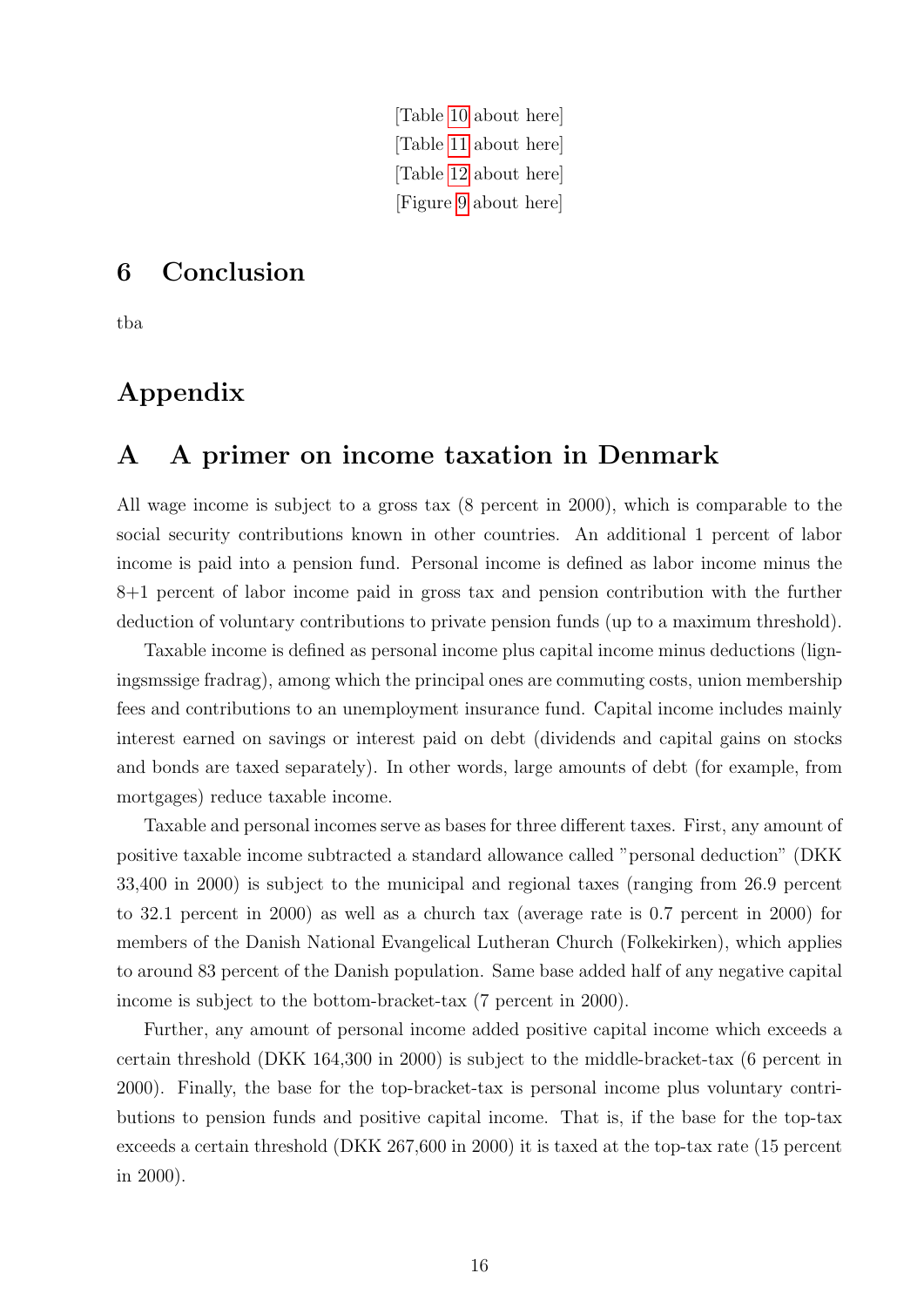There are two important wrinkles to the Danish tax system. First, if the municipality and regional tax rates are sufficiently high such that they together with the sum of the bottom-, middle- and top-tax rates exceed the tax ceiling (59 percent in 2000) the top tax is reduced such that the sum of these taxes is 59 percent. In practice this implies that the top-tax in almost half the municipalities is below 15 percent and in some at a level around 13.5 percent. Second, if deductions are unused then they can be transfered to a spouse. So, even though the Danish tax system is primarily characterized as an individualized tax system there is a very moderate component of joint taxation embeded in the system.

As a result of the above tax schedule, there are essentially four tax brackets. In Figure 10 we plot the tax schedule for 2000, making it directly comparable with our real income measure that uses 2000 as base year. The schedule assumes that the person lives in a municipality with "average" tax rates, and that the individual has no positive or negative capital income, and no deductions. In other years the income thresholds are adjusted annually to account for inflation and tax rates may be altered slightly over the years.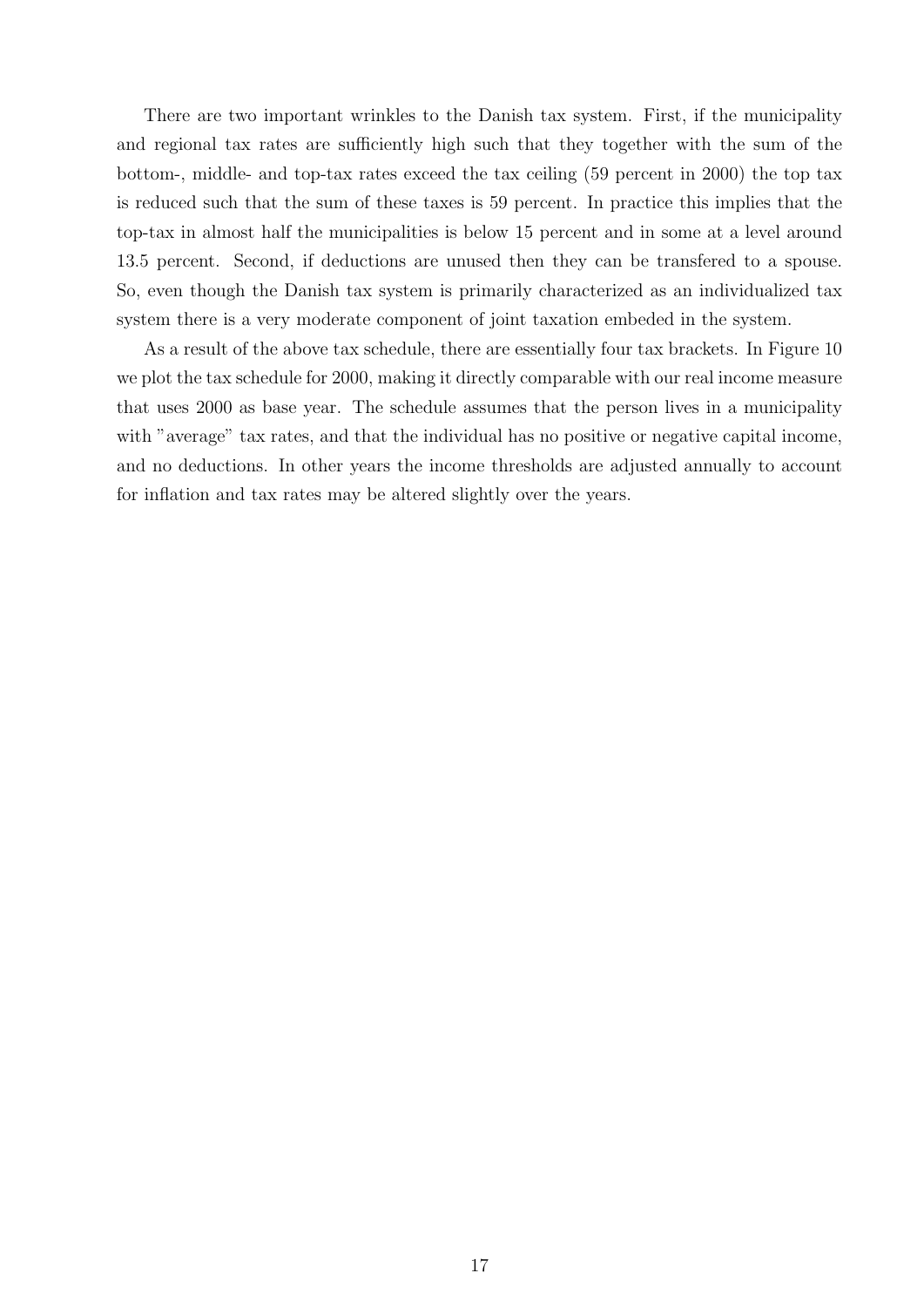# References

 $\lceil 1 \rceil$ 

- Abowd, J. M., AND D. CARD (1989): "On the Covariance Structure of Earnings and Hours Changes,"Econometrica, 57(2), 411–45.
- Altonji, J., A. Smith, and I. Vidangos (2009): "Modeling earnings dynamics,"Finance and Economics Discussion Series 2009-08, Board of Governors of the Federal Reserve System (U.S.).
- ALTONJI, J. G., AND R. A. SHAKOTKO (1987): "Do Wages Rise with Job Seniority?,"Review of Economic Studies, 54(3), 437–459.
- ALTONJI, J. G., AND N. WILLIAMS (2005): "Do wages rise with job seniority? A reassessment,"Industrial and Labor Relations Review, 58(3), 370–397.
- ANTEL, J. J. (1986): "Human Capital Investment Specialization and the Wage Effects of Voluntary Labor Mobility,"The Review of Economics and Statistics, 68(3), 477–483.
- ANTEL, J. J. (1991): "The wage effects of voluntary labor mobility with and without intervening unemployment,"Industrial and Labor Relations Review, 44(2), 299–306.
- ARELLANO, M., AND S. BOND (1991): "Some Tests of Specification for Panel Data: Monte Carlo Evidence and an Application to Employment Equations,"Review of Economic Studies, 58(2), 277–97.
- ARELLANO, M., AND B. HONORÉ (2001): "Panel data models: some recent developments," in *Handbook of Econometrics*, ed. by J. Heckman, and E. Leamer, vol. 5, chap. 53, pp. 3229–3296. Elsevier.
- Bagger, J., F. Fontaine, F. Postel-Vinay, and J.-M. Robin (2007): "A Tractable Equilibrium Search Model of Individual Wage Dynamics with Experience Accumulation,"Aarhus University, mimeo.
- BAKER, G., M. GIBBS, AND B. HOLMSTROM (1994a): "The Internal Economics of the Firm: Evidence from Personnel Data,"Quarterly Journal of Economics, 109, 881–919.

 $-$  (1994b): "The Wage Policy of a Firm," Quarterly Journal of Economics, 109, 921– 955.

- Baker, M. (1997): "Growth-Rate Heterogeneity and the Covariance Structure of Life-Cycle Earnings,"Journal of Labor Economics, 15(2), 338–75.
- BARLEVY, G. (2008): "Identification of Search Models using Record Statistics," Review of Economic Studies, 75(1), 29–64.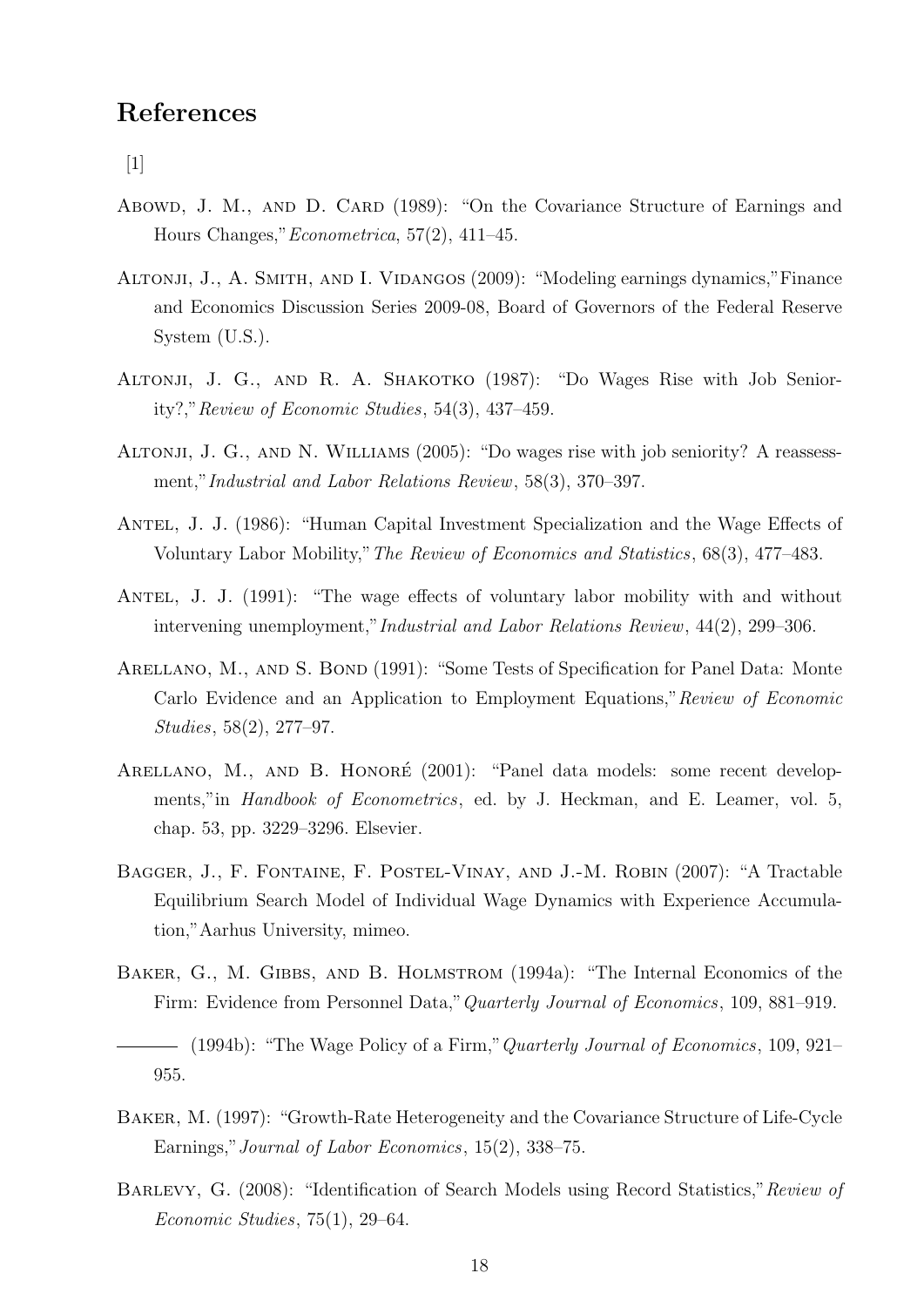- Bartel, A., and G. Borjas (1981): "Wage Growth and Job Turnover: An Empirical Analysis,"in Studies in Labor Markets, ed. by S. Rosen, pp. 65–89. University of Chicago Press, Chicago.
- Belzil, C., and M. Bognanno (2008): "Promotions, Demotions, Halo Effects, and the Earnings Dynamics of American Executives,"Journal of Labor Economics, 26(2), 287– 310.
- BROWNING, M., M. EJRNAES, AND J. ALVAREZ (2006): "Modelling income processes with lots of heterogeneity,"University of Oxford, Department of Economics Working paper no. 285.
- BUCHINSKY, M., D. FOUGÈRE, F. KRAMARZ, AND R. TCHERNIS (2009): "Interfirm Mobility, Wages, and the Returns to Seniority and Experience in the U.S." Review of Economic Studies, forthcoming.
- Bunzel, H., B. J. Christensen, N. M. Kiefer, and L. Korsholm (2000): "Equilibrium Search with Human Capital Accumulation,"in Panel Data and Structural Labour Market Models, ed. by H. Bunzel, B. J. Chistensen, N. M. Kiefer, and D. T. Mortensen. Elsevier, Amsterdam.
- CHIAPPORI, P.-A., B. SALANIE, AND J. VALENTIN (1999): "Early Starters versus Late Beginners,"Journal of Political Economy, 107(4), 731–760.
- Dias da Silva, A., and B. Van der Klaauw (2006): "Wage Dynamics and Promotions Inside and Between Firms,"IZA Discussion Paper No 2351.
- DOHMEN, T. J., B. KRIECHEL, AND G. A. PFANN (2004): "Monkey bars and ladders: The importance of lateral and vertical job mobility in internal labor market careers,"Journal of Population Economics, 17(2), 193–228.
- DUSTMANN, C., AND C. MEGHIR (2005): "Wages, Experience and Seniority," Review of Economic Studies, 72(1), 77–108.
- Eriksson, T., and N. Westergaard-Nielsen (2009): "Wage and Labor Mobility in Denmark, 1980-2000,"in Wage Structure, Raises and Mobility: International Comparisons of the Structure of Wages Within and Across Firms, ed. by E. P. Lazear, and K. L. Shaw, chap. 4. University of Chicago Press, Chicago.
- FREDERIKSEN, A. (2008): "Gender differences in job separation rates and employment stability: New evidence from employer-employee data,"Labour Economics, 15(5), 915– 937.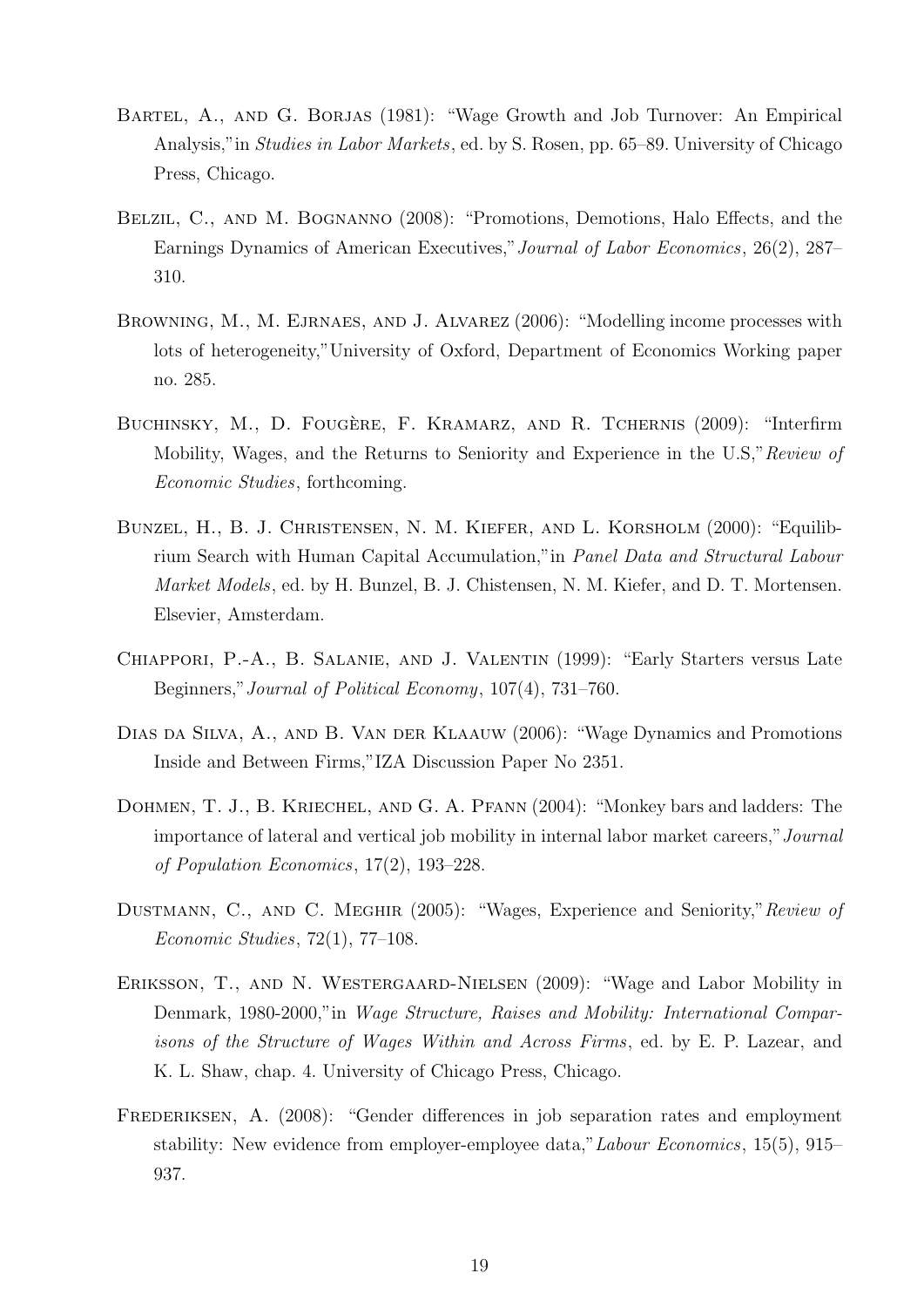- GIBBONS, M. R., AND M. WALDMAN (2006): "Enriching a Theory of Wage and Promotion Dynamics Inside Firms,"Journal of Labor Economics, 24(1), 59–107.
- GIBBONS, R., AND L. F. KATZ (1991): "Layoffs and Lemons," Journal of Labor Economics, 9(4), 351–380.
- GIBBONS, R., AND M. WALDMAN (1999): "A Theory Of Wage and Promotion Dynamics Inside Firms,"The Quarterly Journal of Economics, 114(4), 1321–1358.
- GIBBS, M., AND W. HENDRICKS (2004): "Do Formal Salary Systems Really Matter?,"Industrial  $\mathcal{B}$  Labor Relations Review, 58(1), 71–93.
- GREENWALD, B. C. (1986): "Adverse Selection in the Labour Market," Review of Economic Studies, 53, 325–247.
- Hamilton, B., and M. MacKinnon (2001): "An Empirical Analysis of Career Dynamics and Internal Labor. Markets during the Great Depression,"Olin School of Business, Washington University in St. Louis, mimeo.
- Jolivet, G., F. Postel-Vinay, and J.-M. Robin (2006): "The empirical content of the job search model: Labor mobility and wage distributions in Europe and the US,"European Economic Review, 50(4), 877–907.
- KEITH, K., AND A. MCWILLIAMS (1999): "The Returns to mobility and job search by gender,"Industrial and Labor Relations Review, 52(3), 460–477.
- LAZEAR, E. P. (1992): "The Job as a Concept," in *Performance Measurement, Evaluation*, and Incentives, ed. by W. J. Bruns, Jr., pp. 183–215. Harvard Business School Press, Boston.
- (1999): "Personnel economics: past lessons and future directions," Journal of Labor Economics, 17(2), 199–236.
- $-$  (2004): "The Peter Principle: A Theory of Decline," Journal of Political Economy, 112(1), 141–163.
- LAZEAR, E. P., AND K. L. SHAW (eds.) (2009): Wage Structure, Raises and Mobility: International Comparisons of the Structure of Wages Within and Across Firms. University of Chicago Press, Chicago.
- LILLARD, L. A., AND Y. WEISS (1979): "Components of Variation in Panel Earnings Data: American Scientists, 1960-70,"Econometrica, 47(2), 437–54.
- LILLARD, L. A., AND R. J. WILLIS (1978): "Dynamic Aspects of Earning Mobility,"Econometrica, 46(5), 985–1012.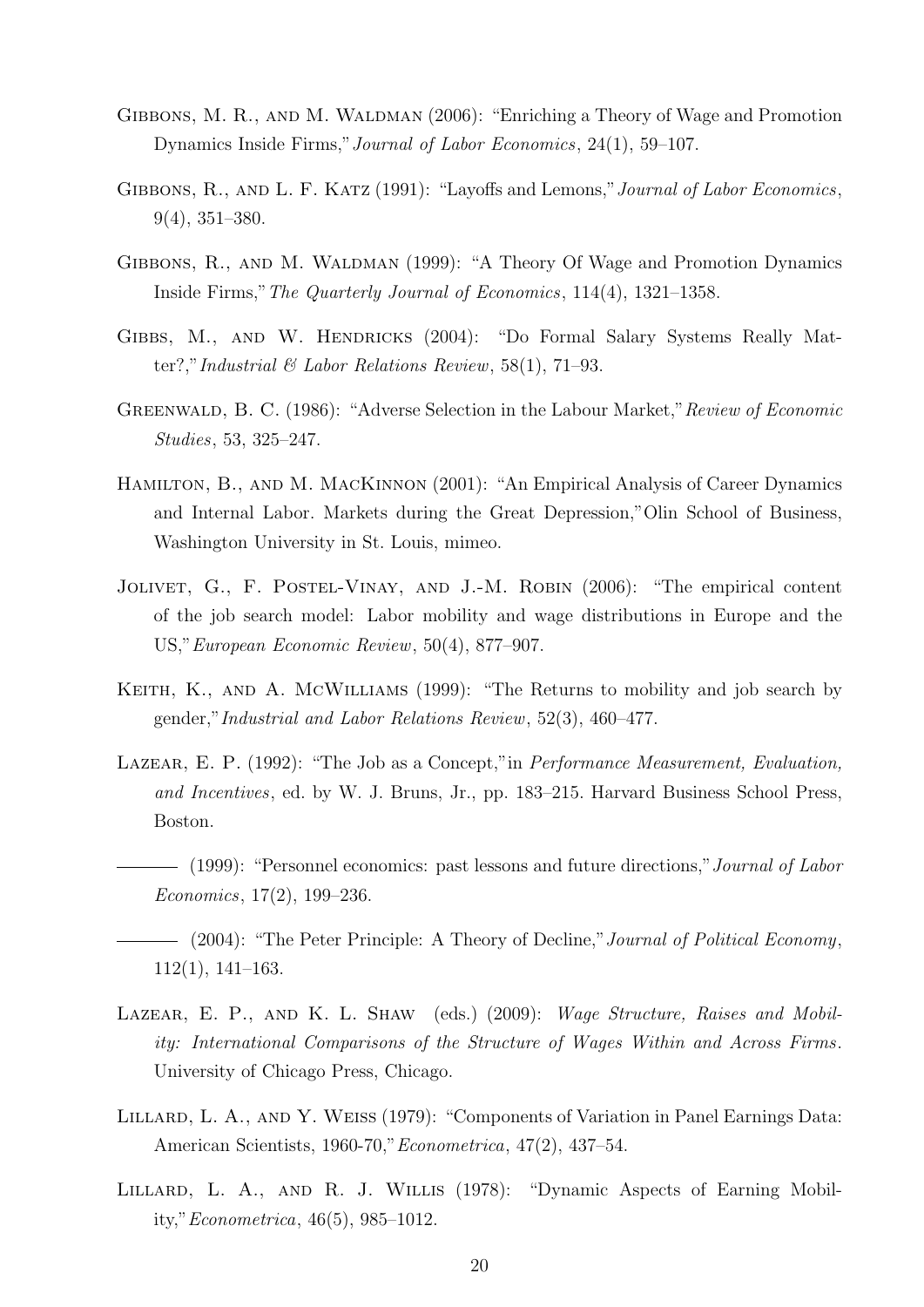- MACURDY, T. E. (1982): "The use of time series processes to model the error structure of earnings in a longitudinal data analysis,"Journal of Econometrics, 18(1), 83–114.
- McCue, K. (1996): "Promotions and Wage Growth,"Journal of Labor Economics, 14(2), 175–209.
- Medoff, J. L., and K. G. Abraham (1980): "Experience, Performance, and Earnings,"Quarterly Journal of Economics, 95(4), 703–736.
- (1981): "Are Those Paid More Really More Productive? The Case of Experience," Journal of Human Resources, 16(2), 186-216.
- MEGHIR, C., AND L. PISTAFERRI (2004): "Income Variance Dynamics and Heterogeneity,"Econometrica, 72(1), 1–32.
- MINCER, J. (1986): "Wage Changes in Job Changes," Research in Labor Economics, 8A, 171 – 197.
- Olson, C. A., and B. E. Becker (1983): "Sex Discrimination in the Promotion Process,"Industrial and Labor Relations Review, 36(4), 624–641.
- SELTZER, A., AND D. T. MERRETT (2000): "Personnel Policies at the Union Bank of Australia: Evidence from the 1888-1900 Entry Cohorts,"Journal of Labor Economics, 18(4), 573–613.
- Topel, R. (1991): "Specific Capital, Mobility, and Wages: Wages Rise with Job Seniority,"Journal of Political Economy, 99(1), 145–176.
- TOPEL, R. H., AND M. P. WARD (1992): "Job Mobility and the Careers of Young Men,"Quarterly Journal of Economics, 107(2), 439–79.
- Treble, J., E. Van Gameren, S. Bridges, and T. Barmby (2001): "The Internal Economics of the Firm: Further Evidence from Personnel Data,"Labour Economics, 8(5), 531–552.
- Yamaguchi, S. (2009): "Job Search, Bargaining, and Wage Dynamics,"McMaster University, mimeo.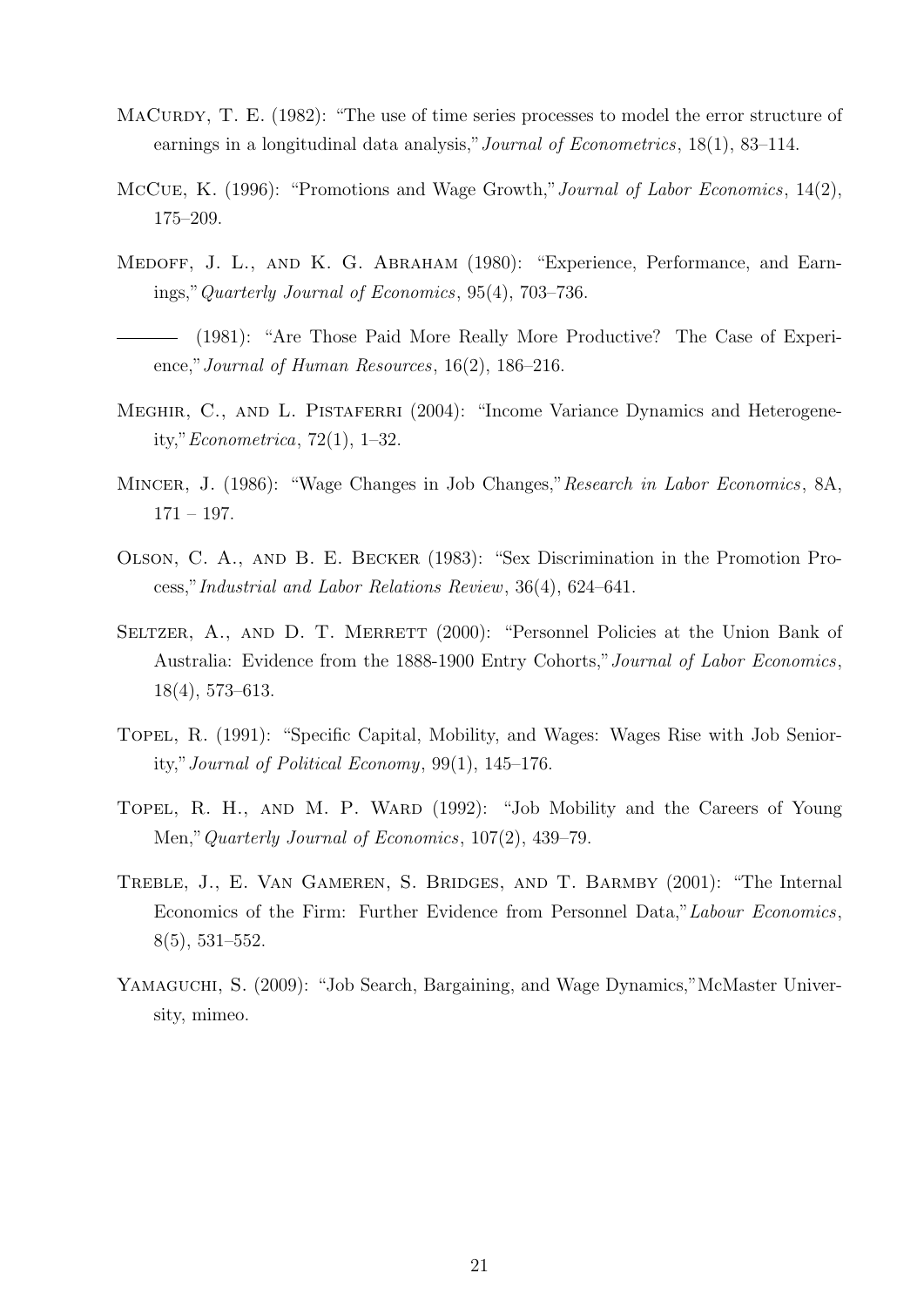Tables and Figures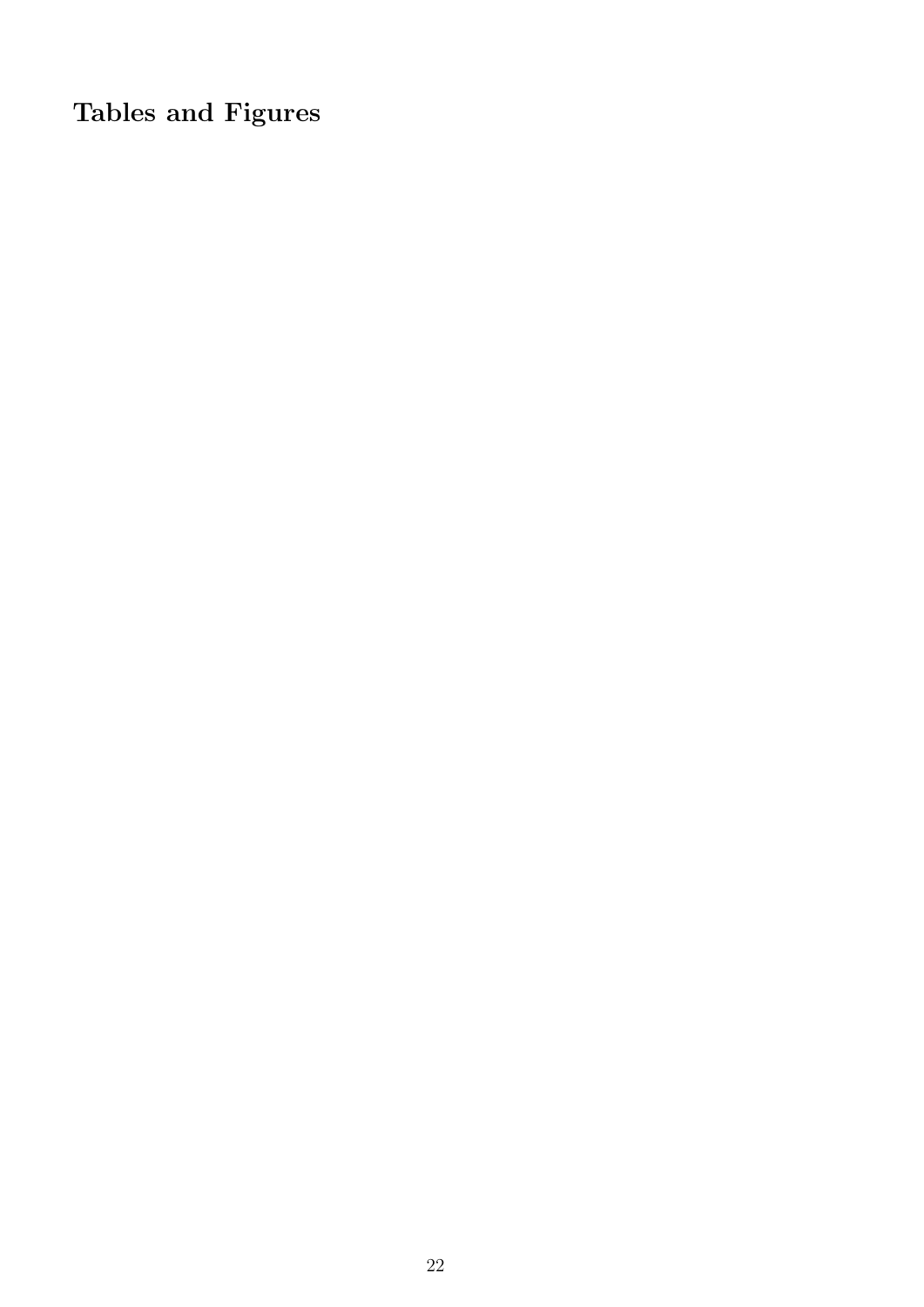| $Age^a$                                                                              | 37.63      |
|--------------------------------------------------------------------------------------|------------|
|                                                                                      | (4.53)     |
| 9 years (less than high school)                                                      | 18.26\%    |
| 12 years (high school)                                                               | 56.19\%    |
| 15 years (college or post-secondary professional training)                           | 18.55\%    |
| 17 years (university degree)                                                         | $7.00\%$   |
| Real labor income <sup><math>a,b</math></sup>                                        | 340,367    |
|                                                                                      | (118, 874) |
| Firm size <sup><math>a</math></sup> (number of employees, employee weighted average) | 2,259      |
|                                                                                      | (3,524)    |
| Average proportion of employees working as managers                                  | $5.92\%$   |
| Unique individuals                                                                   | 58,860     |
| Person-year observations (1994 - 2005)                                               | 706,320    |

<span id="page-22-0"></span>Table 1: Descriptive statistics (at start of panel in 1994)

Notes: Panel of men aged 30 to 45 in 1994, continuously employed between 1994 and 2005 in private firms with at least  $25$  employees.  $\alpha$  Mean (standard deviation).

 $b$  Year-2000 Danish Kroner (DKK). DKK 100 = 12 U.S. dollars (in year 2000).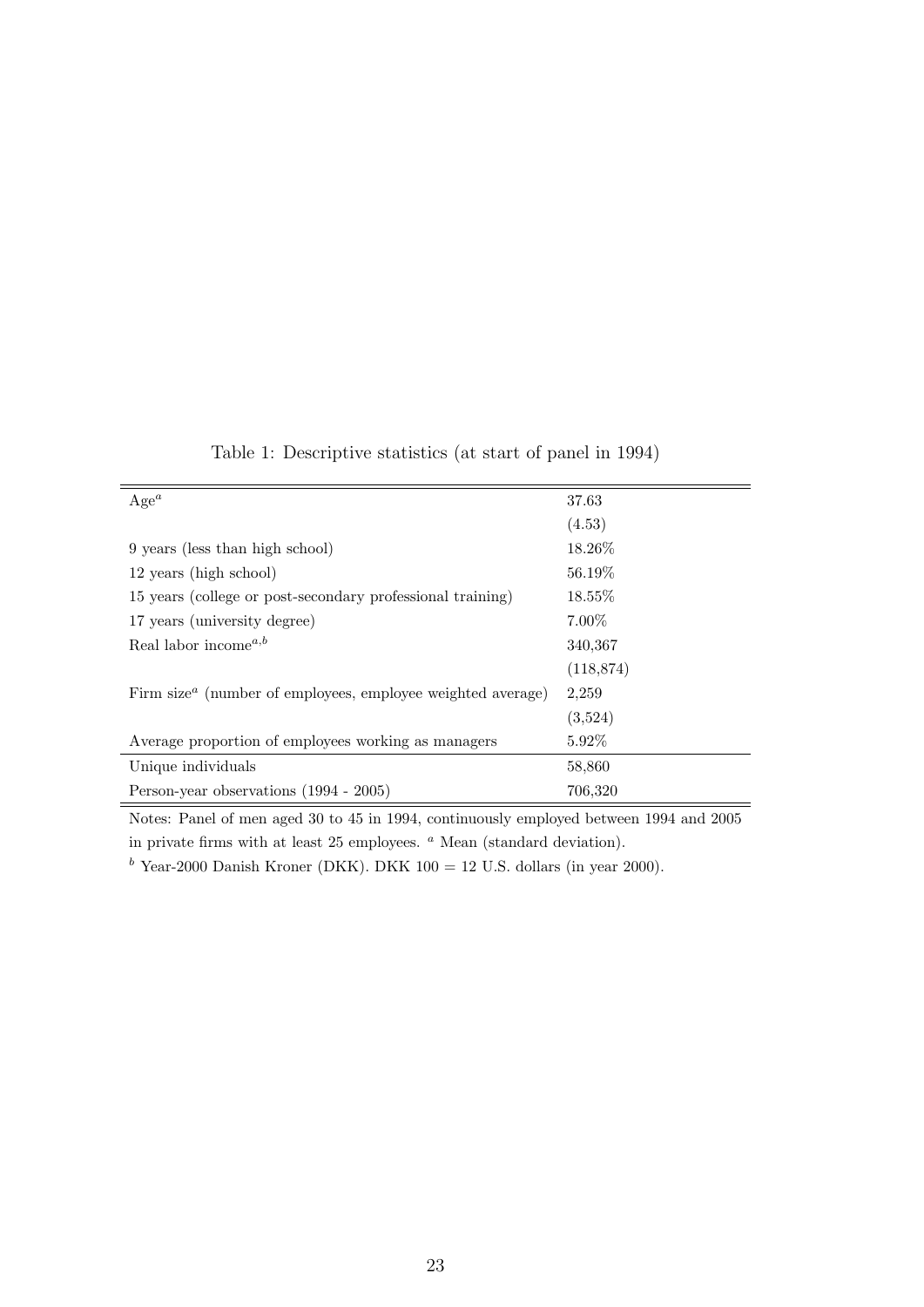|                                                                                  | percent                                         | percent of group                |  |  |  |  |
|----------------------------------------------------------------------------------|-------------------------------------------------|---------------------------------|--|--|--|--|
|                                                                                  |                                                 | (annual transition probability) |  |  |  |  |
| All transitions                                                                  | 100                                             |                                 |  |  |  |  |
| Within-firm moves                                                                |                                                 | 88.56                           |  |  |  |  |
| Cross-firm moves                                                                 |                                                 | 11.44                           |  |  |  |  |
| Non-management                                                                   | 92.73                                           | 100                             |  |  |  |  |
| $\textit{Non-management}_{t-1} \rightarrow \textit{Non-management}_{t}$          |                                                 |                                 |  |  |  |  |
| horizontal move, within-firm (HWF)                                               | 80.94                                           | 87.28                           |  |  |  |  |
| horizontal move, cross-firm (HCF)                                                | 10.43                                           | 11.25                           |  |  |  |  |
|                                                                                  | $Non-management_{t-1} \rightarrow Management_t$ |                                 |  |  |  |  |
|                                                                                  |                                                 |                                 |  |  |  |  |
| $\emph{Non-management}_{t-1} \rightarrow \emph{Management}_t$                    |                                                 |                                 |  |  |  |  |
| promotion, within-firm (PWF)                                                     | 1.12                                            | 1.20                            |  |  |  |  |
| promotion, cross-firm (PCF)                                                      | 0.25                                            | 0.27                            |  |  |  |  |
| Management                                                                       | 7.27                                            | 100                             |  |  |  |  |
| $Management_{t-1} \rightarrow Management_t$                                      |                                                 |                                 |  |  |  |  |
| horizontal move, within-firm (ManHWF)                                            | 5.65                                            | 77.72                           |  |  |  |  |
| horizontal move, cross-firm (ManHCF)                                             | 0.56                                            | 7.72                            |  |  |  |  |
|                                                                                  |                                                 |                                 |  |  |  |  |
| $\boldsymbol{Management_{t-1}} \rightarrow \boldsymbol{Non\text{-}management_t}$ |                                                 |                                 |  |  |  |  |
| demotion, within-firm (DWF)                                                      | 0.86                                            | 11.78                           |  |  |  |  |
| demotion, cross-firm (DCF)                                                       | 0.20                                            | 2.78                            |  |  |  |  |

## <span id="page-23-0"></span>Table 2: Mobility patterns

Notes: 647,460 person-year observations 1995-2005 (58,860 unique individuals).

## <span id="page-23-1"></span>Table 3: The autocovariances of income growth

|       | Autocovariance (std. error) |            |            |           |            |  |  |
|-------|-----------------------------|------------|------------|-----------|------------|--|--|
| Order |                             |            |            |           |            |  |  |
|       | 0.01892                     | $-0.00575$ | $-0.00117$ | 0.00001   | $-0.00004$ |  |  |
|       | (0.00217)                   | (0.00108)  | (0.00048)  | (0.00010) | (0.00008)  |  |  |

Notes: Bold indicates significance at the 1-percent level (bootstrapped standard errors).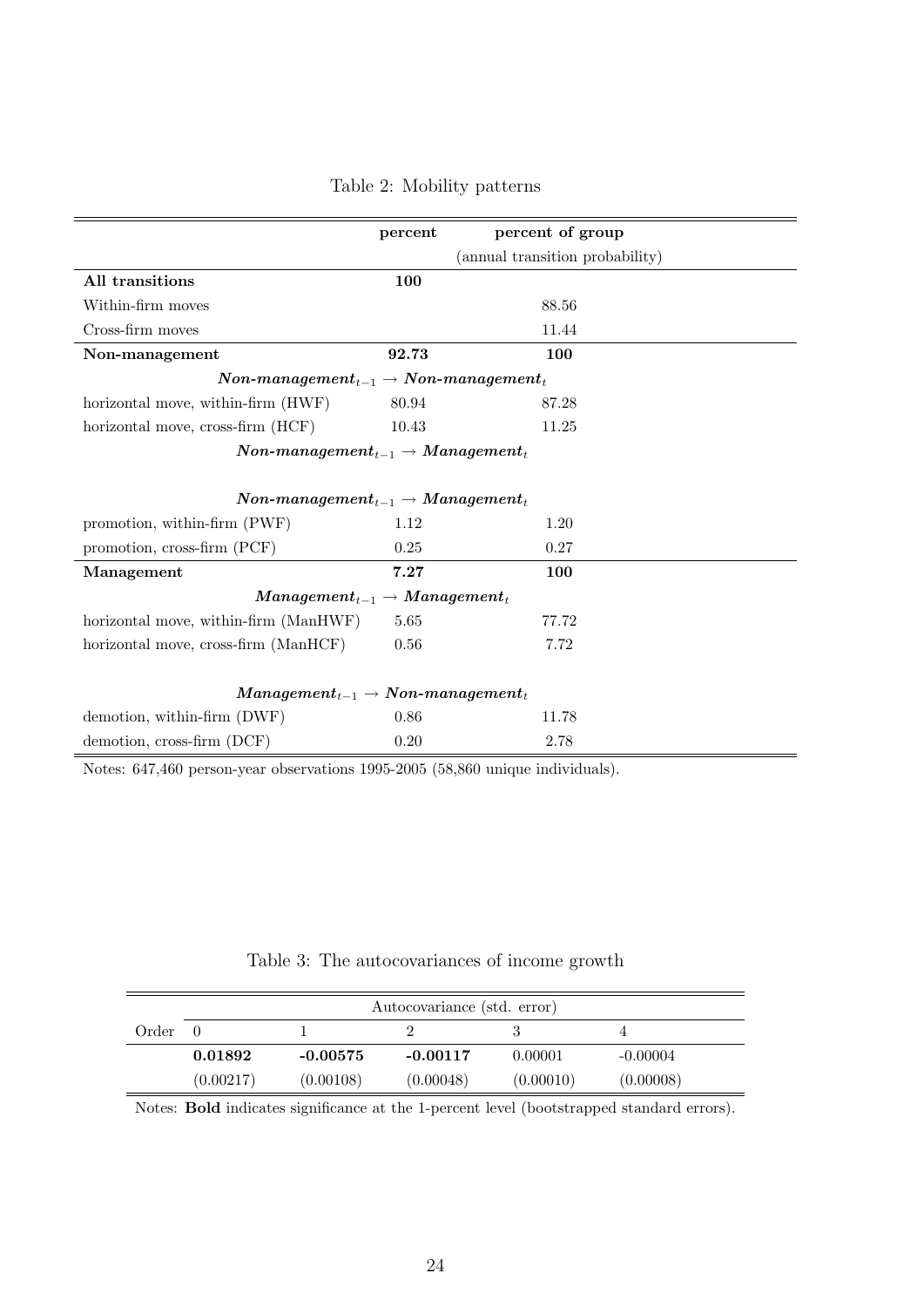<span id="page-24-0"></span>

| Table 4: Labor income growth and career mobility (exogenous intra- and inter-firm mobility) |  |  |  |
|---------------------------------------------------------------------------------------------|--|--|--|
|                                                                                             |  |  |  |

|                                                   | (1)      | (2)      | (3)      |
|---------------------------------------------------|----------|----------|----------|
| Cross-firm move                                   | 0.010    |          |          |
|                                                   | (0.001)  |          |          |
| Upward move                                       |          | 0.014    |          |
| (PWF or PCF)                                      |          | (0.002)  |          |
| Downward move                                     |          | $-0.003$ |          |
| (DWF or DCF)                                      |          | (0.003)  |          |
| Non-manager horizontal move, within-firm<br>(HWF) |          |          |          |
| Non-manager horizontal move, cross-firm           |          |          | 0.009    |
| (HCF)                                             |          |          | (0.001)  |
| Promotion, within-firm (PWF)                      |          |          | 0.008    |
|                                                   |          |          | (0.002)  |
| Promotion, cross-firm (PCF)                       |          |          | 0.049    |
|                                                   |          |          | (0.006)  |
| Manager horizontal move, within-firm              |          |          | 0.006    |
| (ManHWF)                                          |          |          | (0.001)  |
| Manager horizontal move, cross-firm               |          |          | 0.033    |
| (ManHCF)                                          |          |          | (0.003)  |
| Demotion, within-firm (DWF)                       |          |          | $-0.001$ |
|                                                   |          |          | (0.003)  |
| Demotion, cross-firm (DCF)                        |          |          | $-0.000$ |
|                                                   |          |          | (0.007)  |
| Age/10                                            | $-0.033$ | $-0.034$ | $-0.034$ |
|                                                   | (0.003)  | (0.003)  | (0.003)  |
| $Age^2/100$                                       | 0.002    | 0.002    | 0.002    |
|                                                   | (0.000)  | (0.000)  | (0.000)  |
| constant                                          | 0.114    | 0.117    | 0.118    |
|                                                   | (0.007)  | (0.007)  | (0.007)  |
| $\mathbf{R}^2$                                    | 0.0069   | 0.0065   | 0.0074   |
| Observations                                      | 647,460  | 647,460  | 647,460  |

Dependent variable: Change in real log labor income  $ln(LI_t) - ln(LI_{t-1})$ .

Notes: All regressions include education, sector, and year dummies. Bold indicates significance at the 1-percent level. Clustered standard errors are reported in parentheses.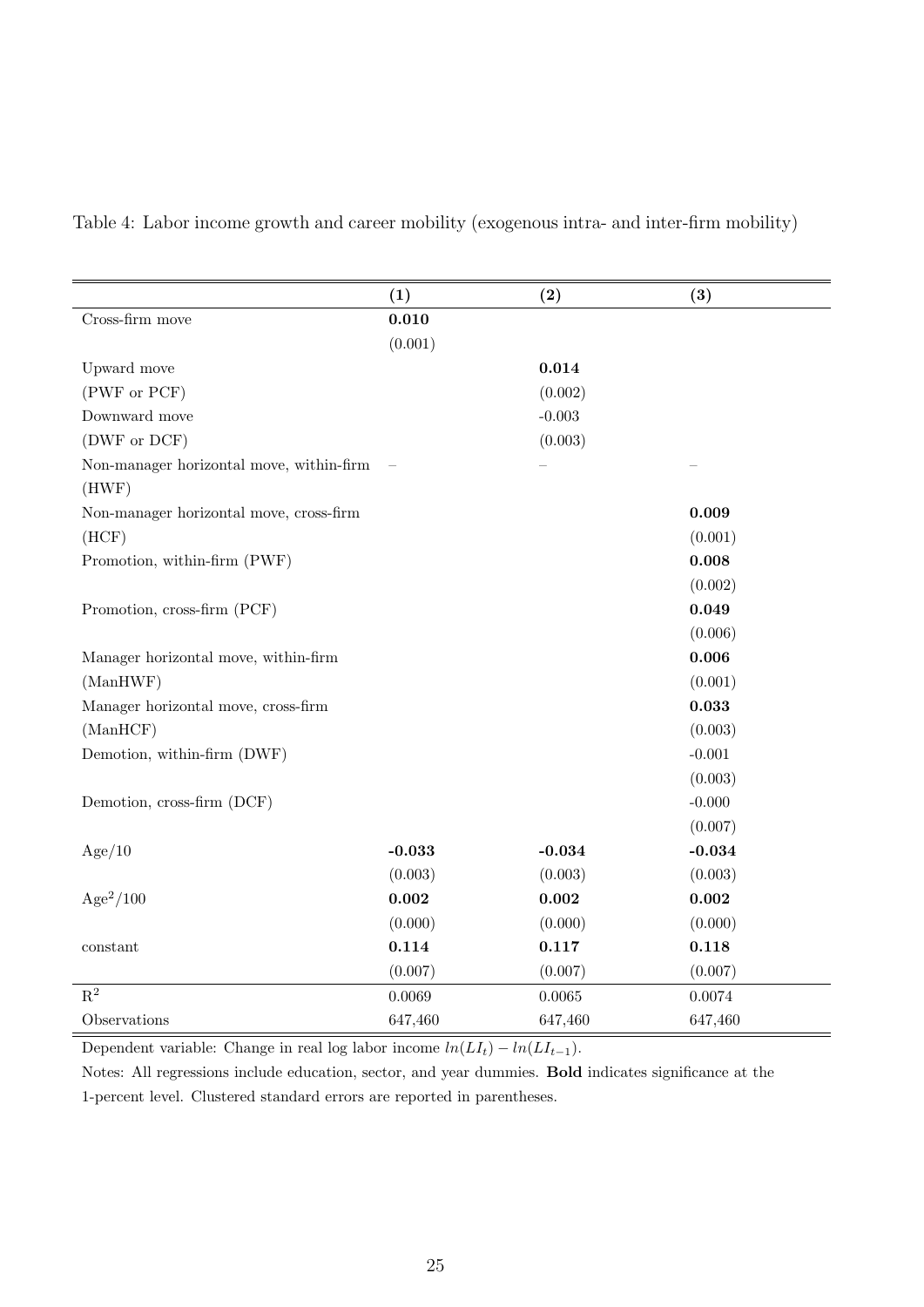|                                                              | (1)      | (2)      | (3)       | (4)       |
|--------------------------------------------------------------|----------|----------|-----------|-----------|
| Labor income growth $(t-1)$                                  |          | $-0.315$ | $-0.388$  | $-0.4$    |
|                                                              |          | (0.018)  | (0.024)   | (0.028)   |
| Labor income growth $(t-2)$                                  |          |          | $-0.204$  | $-0.249$  |
|                                                              |          |          | (0.024)   | (0.029)   |
| Labor income growth $(t-3)$                                  |          |          |           | $-0.105$  |
|                                                              |          |          |           | (0.014)   |
| Non-manager horizontal move, within-firm<br>(HWF)            |          |          |           |           |
| Non-manager horizontal move, cross-firm                      | 0.009    | 0.009    | 0.009     | 0.008     |
| (HCF)                                                        | (0.001)  | (0.001)  | (0.001)   | (0.001)   |
| Promotion, within-firm (PWF)                                 | 0.008    | 0.012    | 0.016     | 0.017     |
|                                                              | (0.002)  | (0.002)  | (0.002)   | (0.002)   |
| Promotion, cross-firm (PCF)                                  | 0.049    | 0.057    | 0.063     | 0.066     |
|                                                              | (0.006)  | (0.006)  | (0.007)   | (0.007)   |
| Manager horizontal move, within-firm                         | 0.006    | 0.009    | 0.011     | 0.013     |
| (ManHWF)                                                     | (0.001)  | (0.001)  | (0.001)   | (0.001)   |
| Manager horizontal move, cross-firm                          | 0.033    | 0.038    | 0.04      | 0.041     |
| (ManHCF)                                                     | (0.003)  | (0.003)  | (0.003)   | (0.003)   |
| Demotion, within-firm (DWF)                                  | $-0.001$ | $-0.001$ | $0.002\,$ | $0.007\,$ |
|                                                              | (0.003)  | (0.003)  | (0.003)   | (0.008)   |
| Demotion, cross-firm (DCF)                                   | 0.000    | 0.002    | $0.007\,$ | $0.006\,$ |
|                                                              | (0.007)  | (0.007)  | (0.008)   | (0.008)   |
| Age/10                                                       | $-0.034$ | $-0.043$ | $-0.056$  | $-0.065$  |
|                                                              | (0.003)  | (0.004)  | (0.0006)  | (0.007)   |
| $Age^2/100$                                                  | 0.002    | 0.003    | 0.004     | 0.005     |
|                                                              | (0.000)  | (0.000)  | (0.001)   | (0.001)   |
| constant                                                     | 0.118    | 0.148    | 0.192     | 0.224     |
|                                                              | (0.007)  | (0.009)  | (0.013)   | (0.017)   |
| $\mathbf{R}^2$                                               | 0.0074   | 0.1014   | 0.1381    | 0.1441    |
| Observations                                                 | 647,460  | 588,600  | 529,740   | 470,880   |
| Cochran-Orcutt $(H_0: zero \ autocorrelation \ in \ errors)$ |          |          |           |           |
|                                                              | $-0.313$ | $-0.067$ | $-0.013$  | $-0.004$  |
| $(p-value)$                                                  | (0.000)  | (0.126)  | (0.759)   | (0.933)   |

<span id="page-25-0"></span>Table 5: Labor income growth and career mobility (OLS)

Dependent variable: Change in real log labor income  $ln(LI_t) - ln(LI_{t-1})$ .

Notes: All regressions include education, sector, and year dummies. Bold indicates significance at the 1-percent level. Clustered standard errors are reported in parentheses.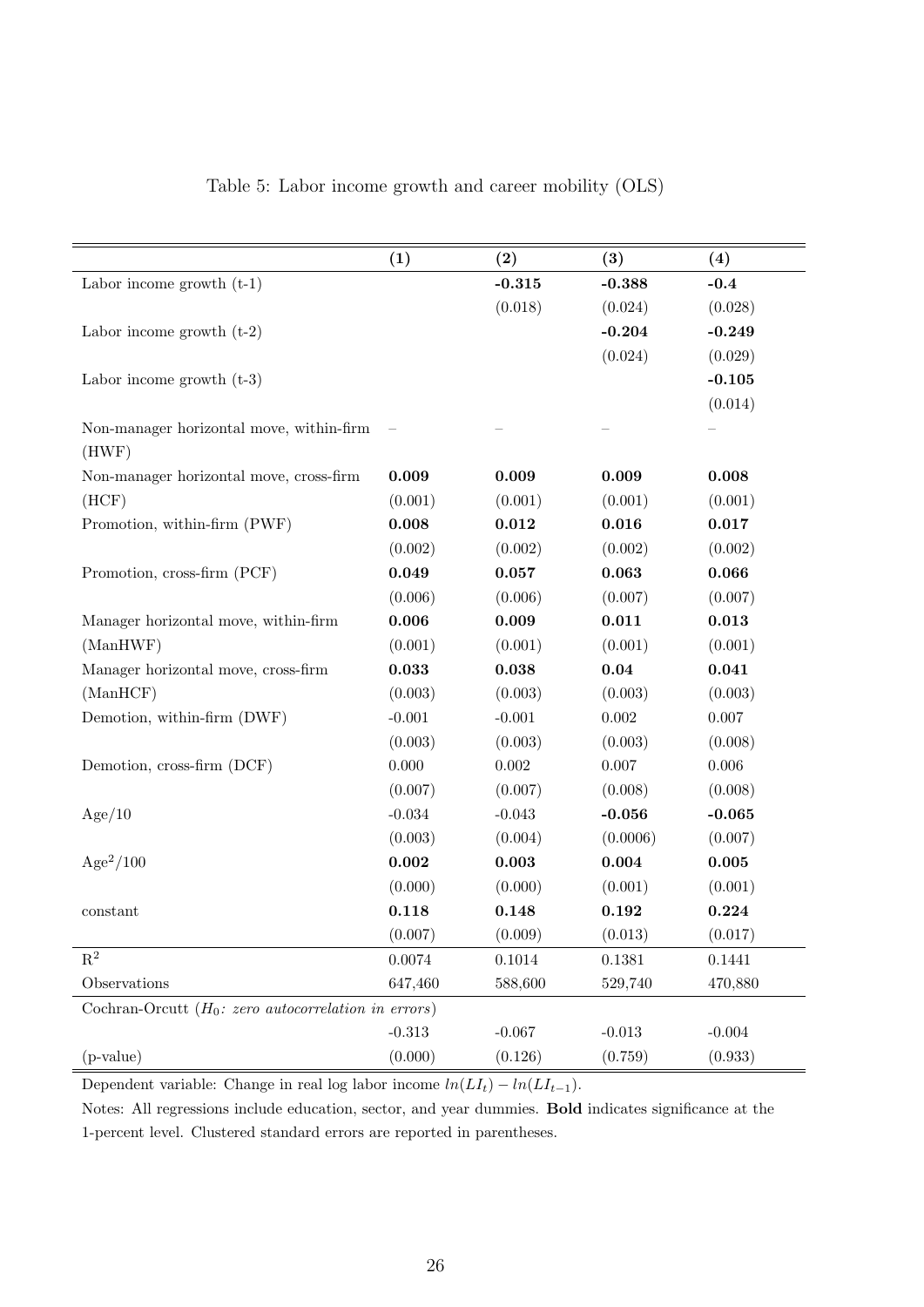

Notes: Evolution of real labor income implied by specification (4) in Table [5](#page-25-0) for a university graduate (edu=17) starting his career at age 30.

<span id="page-26-1"></span>Figure 1: Illustration of real labor income growth.

<span id="page-26-0"></span>Table 6: Effect of mobility on income growth after 5 years (OLS, three lags)

| Mobility pattern                                     | Labor income | Personal income | Taxable income | Net income |  |
|------------------------------------------------------|--------------|-----------------|----------------|------------|--|
| Reference group: never switches firm, never promoted |              |                 |                |            |  |
| Promoted after 3 years,                              | 0.006        | 0.008           | 0.010          | 0.003      |  |
| never switches firm                                  | (0.001)      | (0.001)         | (0.001)        | (0.002)    |  |
| Switches firm after 3 years,                         | $-0.001$     | 0.000           | 0.000          | 0.000      |  |
| never promoted                                       | (0.000)      | (0.000)         | (0.000)        | (0.000)    |  |
| Switches firm and                                    | 0.002        | 0.009           | 0.011          | 0.003      |  |
| promoted after 3 years                               | (0.002)      | (0.001)         | (0.001)        | (0.002)    |  |
| Promoted after 3 years, switches firm                | 0.034        | 0.044           | 0.045          | $-0.035$   |  |
| after 5 years (staying manager)                      | (0.003)      | (0.006)         | (0.008)        | (0.018)    |  |

Notes: log increment over reference group (bootstrapped standard error).

Predictions based on OLS, three lags. Assumes starting age of 30 and edu=17.

Bold (*italics*) denotes significant difference at the 1-percent (5-percent) level.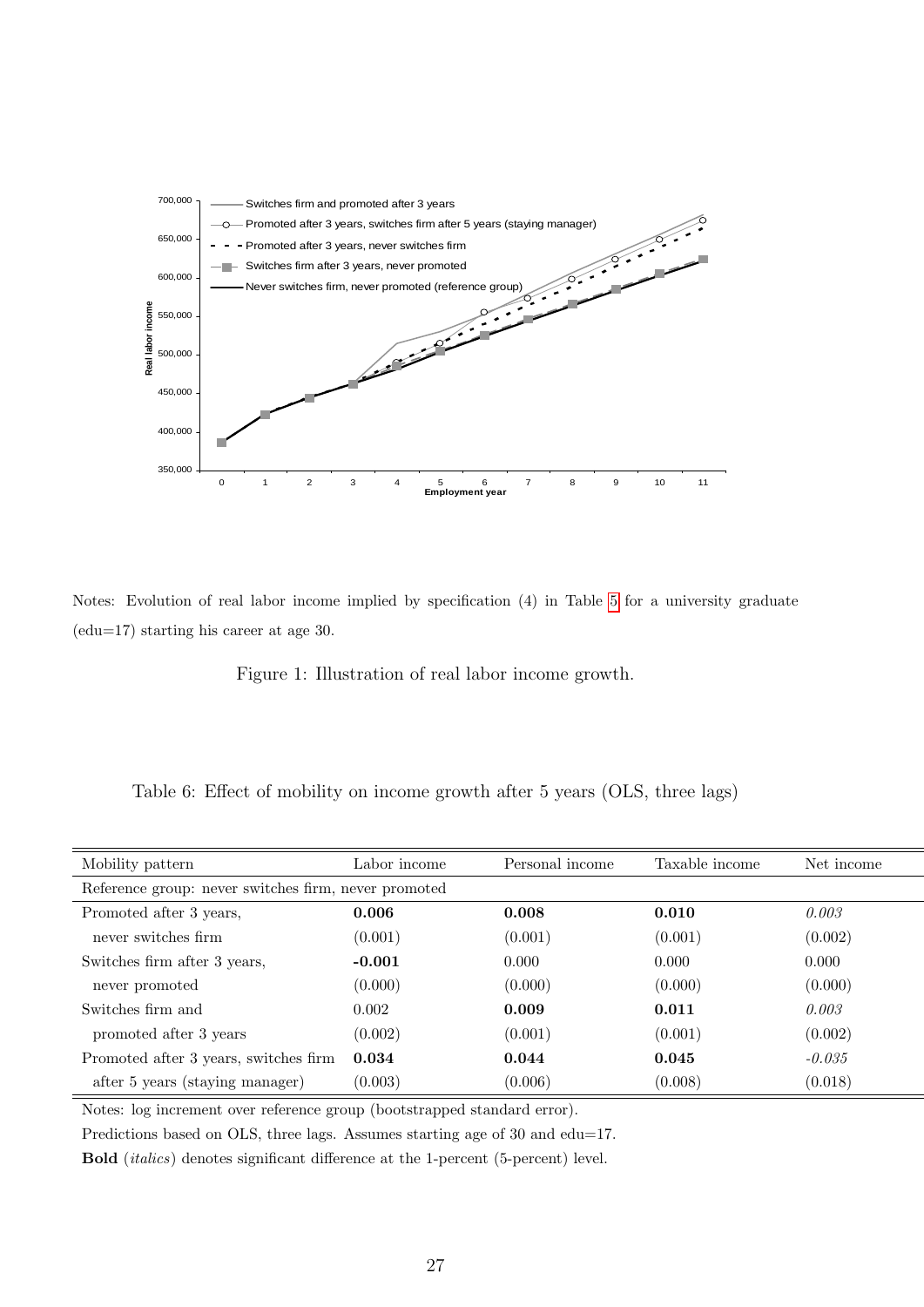|                                                                   | Labor     | Personal    | <b>Taxable</b> | <b>Net</b> |
|-------------------------------------------------------------------|-----------|-------------|----------------|------------|
|                                                                   | income    | income      | income         | income     |
| Labor income growth $(t-1)$                                       | $-0.4$    | $-0.597$    | $-0.554$       | $-0.583$   |
|                                                                   | (0.028)   | (0.018)     | (0.015)        | (0.016)    |
| Labor income growth $(t-2)$                                       | $-0.249$  | $-0.347$    | $-0.302$       | $-0.352$   |
|                                                                   | (0.029)   | (0.016)     | (0.013)        | (0.015)    |
| Labor income growth $(t-3)$                                       | $-0.105$  | $-0.174$    | $-0.144$       | $-0.184$   |
|                                                                   | (0.014)   | (0.009)     | (0.008)        | (0.011)    |
| Non-manager horizontal move, within-firm<br>(HWF)                 |           |             |                |            |
| Non-manager horizontal move, cross-firm                           | 0.008     | 0.013       | $\bf 0.015$    | $-0.011$   |
| (HCF)                                                             | (0.001)   | (0.002)     | (0.002)        | (0.002)    |
| Promotion, within-firm (PWF)                                      | 0.017     | $\bf 0.02$  | 0.023          | $0.007\,$  |
|                                                                   | (0.002)   | (0.005)     | (0.007)        | (0.010)    |
| Promotion, cross-firm (PCF)                                       | 0.066     | 0.084       | 0.099          | $-0.017$   |
|                                                                   | (0.007)   | (0.015)     | (0.016)        | (0.037)    |
| Manager horizontal move, within-firm                              | 0.013     | 0.019       | 0.022          | 0.007      |
| (ManHWF)                                                          | (0.001)   | (0.002)     | (0.002)        | (0.004)    |
| Manager horizontal move, cross-firm                               | 0.041     | 0.056       | 0.057          | $-0.029$   |
| (ManHCF)                                                          | (0.003)   | (0.006)     | (0.008)        | (0.020)    |
| Demotion, within-firm (DWF)                                       | $0.007\,$ | 0.013       | 0.014          | $0.012\,$  |
|                                                                   | (0.008)   | (0.005)     | (0.007)        | (0.012)    |
| Demotion, cross-firm (DCF)                                        | $0.006\,$ | $0.025\,$   | $0.02\,$       | $-0.046$   |
|                                                                   | (0.008)   | (0.010)     | (0.012)        | (0.038)    |
| Age/10                                                            | $-0.065$  | $-0.057$    | $0.004\,$      | $-0.026$   |
|                                                                   | (0.007)   | (0.014)     | (0.016)        | (0.020)    |
| $Age^2/100$                                                       | 0.005     | $0.003\,$   | $-0.003$       | $0.000\,$  |
|                                                                   | (0.001)   | (0.002)     | (0.002)        | (0.002)    |
| constant                                                          | 0.224     | 0.207       | 0.089          | 0.177      |
|                                                                   | (0.017)   | (0.033)     | (0.037)        | (0.043)    |
| $\mathbf{R}^2$                                                    | 0.1441    | 0.3066      | 0.2798         | 0.2346     |
| Observations                                                      | 470,880   | 470,880     | 470,880        | 470,880    |
| Cochran-Orcutt test $(H_0: zero \ autocorrelation \ in \ errors)$ |           |             |                |            |
|                                                                   | $-0.004$  | $\,0.041\,$ | 0.048          | $-0.022$   |
| $(p-value)$                                                       | (0.933)   | (0.131)     | (0.038)        | (0.240)    |

<span id="page-27-0"></span>Table 7: Growth of tax-related components of income (OLS, three lags)

Notes: All regressions include education, sector, and year dummies. Bold (italics) indicates significance at the 1-percent (5-percent) level. Clustered standard errors are reported in parentheses.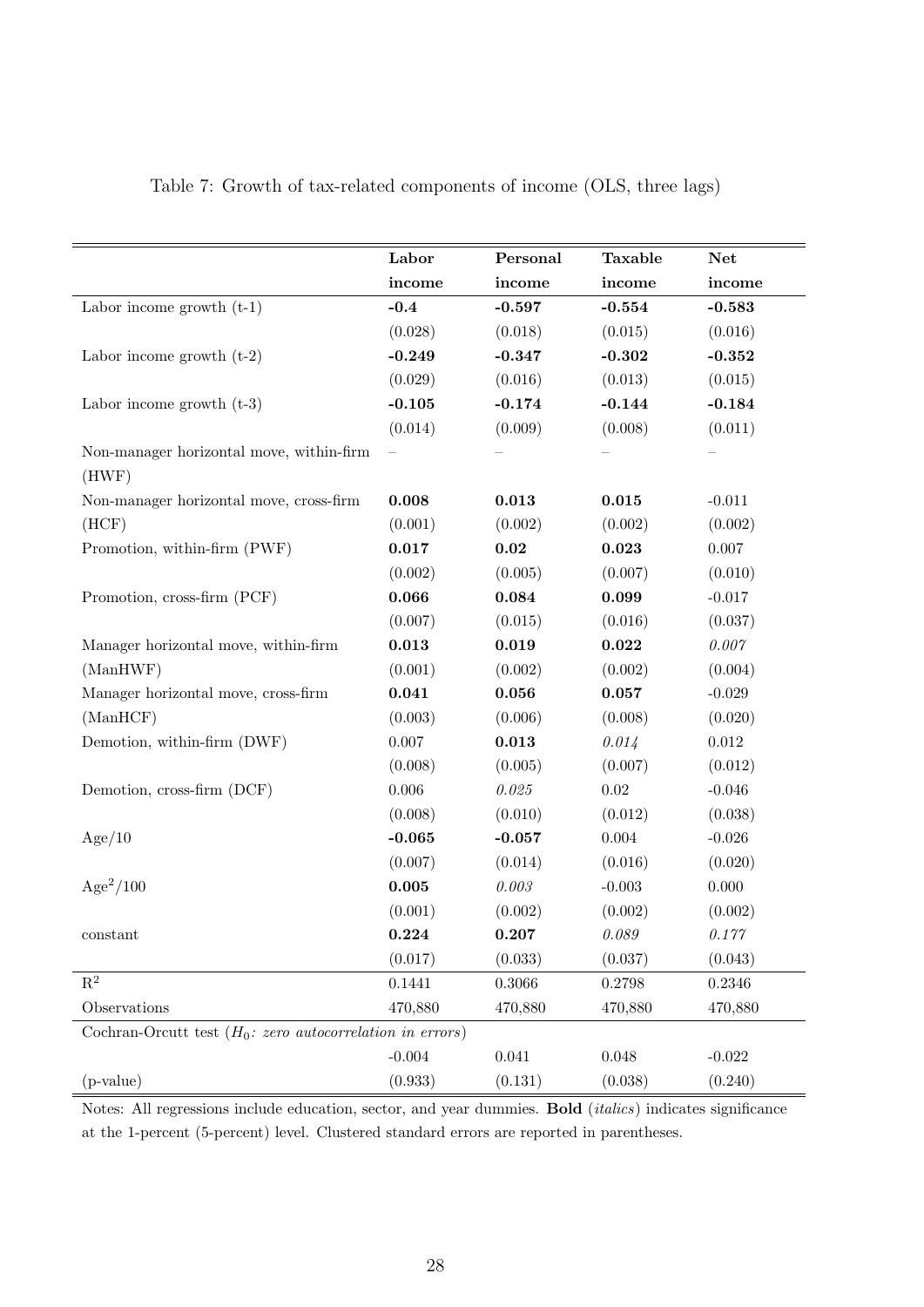

Notes: Evolution of real labor income implied by specification (4) in Table [5](#page-25-0) for a university graduate (edu=17) starting his career at age 30.

<span id="page-28-0"></span>Figure 2: Illustration of real labor income growth (relative to start of career).



Notes: Evolution of real net income implied by Table [7](#page-27-0) for a university graduate (edu=17) starting his career at age 30. Net income=labor income + capital income - taxes.

<span id="page-28-1"></span>Figure 3: Illustration of real net income growth (relative to start of career).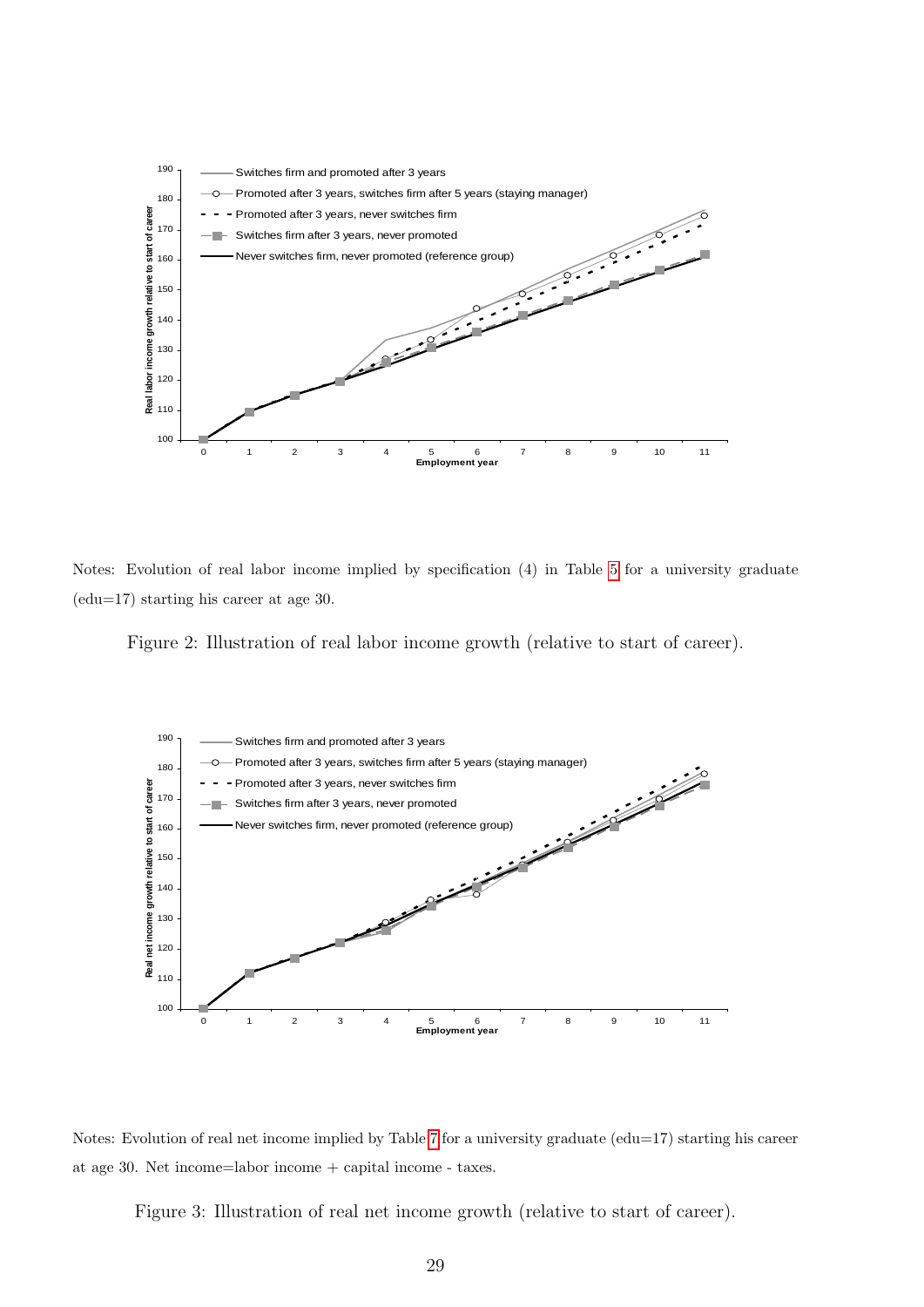|                                                                   | Full sample          | $Edu=9$             | $Edu=12$  | $Edu=15$  | $Edu=17$            |
|-------------------------------------------------------------------|----------------------|---------------------|-----------|-----------|---------------------|
| Labor income growth $(t-1)$                                       | $-0.4$               | $-0.37$             | $-0.376$  | $-0.458$  | $-0.378$            |
|                                                                   | (0.028)              | (0.084)             | (0.036)   | (0.050)   | (0.090)             |
| Labor income growth $(t-2)$                                       | $-0.249$             | $-0.211$            | $-0.201$  | $-0.309$  | $-0.309$            |
|                                                                   | (0.029)              | (0.057)             | (0.032)   | (0.054)   | (0.101)             |
| Labor income growth $(t-3)$                                       | $-0.105$             | $-0.098$            | $-0.078$  | $-0.143$  | $-0.132$            |
|                                                                   | (0.014)              | (0.023)             | (0.018)   | (0.031)   | (0.038)             |
| Non-manager horizontal move, within-firm                          |                      |                     |           |           |                     |
| (HWF)                                                             |                      |                     |           |           |                     |
| Non-manager horizontal move, cross-firm                           | 0.008                | 0.004               | 0.005     | 0.017     | 0.021               |
| (HCF)                                                             | (0.001)              | (0.002)             | (0.001)   | (0.003)   | (0.003)             |
| Promotion, within-firm (PWF)                                      | 0.017                | $-0.004$            | 0.016     | 0.022     | $\boldsymbol{0.03}$ |
|                                                                   | (0.002)              | (0.006)             | (0.003)   | (0.004)   | (0.009)             |
| Promotion, cross-firm (PCF)                                       | 0.066                | 0.042               | 0.062     | 0.076     | 0.066               |
|                                                                   | (0.007)              | (0.013)             | (0.009)   | (0.012)   | (0.024)             |
| Manager horizontal move, within-firm                              | 0.013                | $\boldsymbol{0.01}$ | 0.011     | 0.017     | 0.019               |
| (ManHWF)                                                          | (0.001)              | (0.003)             | (0.002)   | (0.003)   | (0.004)             |
| Manager horizontal move, cross-firm                               | 0.041                | $0.024\,$           | 0.029     | 0.054     | 0.053               |
| (ManHCF)                                                          | (0.003)              | (0.014)             | (0.005)   | (0.006)   | (0.009)             |
| Demotion, within-firm (DWF)                                       | $0.007\,$            | $-0.012$            | $0.008\,$ | $0.008\,$ | $0.002\,$           |
|                                                                   | (0.008)              | (0.013)             | (0.005)   | (0.005)   | (0.009)             |
| Demotion, cross-firm (DCF)                                        | $0.006\,$            | $-0.014$            | $-0.017$  | 0.03      | $0.02\,$            |
|                                                                   | (0.008)              | (0.021)             | (0.011)   | (0.012)   | (0.031)             |
| Age/10                                                            | $-0.065$             | 0.033               | $-0.048$  | $-0.094$  | $-0.189$            |
|                                                                   | (0.007)              | (0.015)             | (0.007)   | (0.019)   | (0.037)             |
| $Age^2/100$                                                       | 0.005                | $-0.005$            | 0.003     | 0.006     | 0.015               |
|                                                                   | (0.001)              | (0.002)             | (0.001)   | (0.002)   | (0.004)             |
| $Education=9$                                                     |                      |                     |           |           |                     |
| $Education=12$                                                    | $\boldsymbol{0.004}$ |                     |           |           |                     |
|                                                                   | (0.000)              |                     |           |           |                     |
| $Education=15$                                                    | $\bf 0.012$          |                     |           |           |                     |
|                                                                   | (0.001)              |                     |           |           |                     |
| $Education=17$                                                    | 0.021                |                     |           |           |                     |
|                                                                   | (0.001)              |                     |           |           |                     |
| constant                                                          | 0.224                | $-0.033$            | 0.165     | $0.009\,$ | 0.599               |
|                                                                   | (0.017)              | (0.033)             | (0.018)   | (0.015)   | (0.096)             |
| $\mathbf{R}^2$                                                    | 0.1441               | 0.1389              | 0.1283    | 0.1866    | 0.1389              |
| Observations                                                      | 470,880              | 83,704              | 264,372   | 89,218    | 33,586              |
| Unique individuals $a$                                            | 58,860               | 10,615              | 33,291    | 11,399    | 4,249               |
| Cochran-Orcutt test $(H_0: zero \ autocorrelation \ in \ errors)$ |                      |                     |           |           |                     |
|                                                                   | $-0.004$             | $-0.313$            | $-0.067$  | $-0.013$  | $-0.004$            |
| $(p-value)$                                                       | (0.933)              | (0.000)             | (0.126)   | (0.759)   | (0.933)             |

<span id="page-29-0"></span>Table 8: Labor income growth and career mobility (OLS, three lags)

Dependent variable: Change in real log labor income  $ln(LI_t) - ln(LI_{t-1})$ .

Notes: All regressions include sector and year dummies. Bold (italics) indicates significance at the 1-percent (5-percent) level. Clustered standard errors are reported in parentheses. <sup>a</sup> Sum of individuals in subsamples exceeds 58,860 because some persons increase education and appear in different regressions for the relevant subperiod of their career.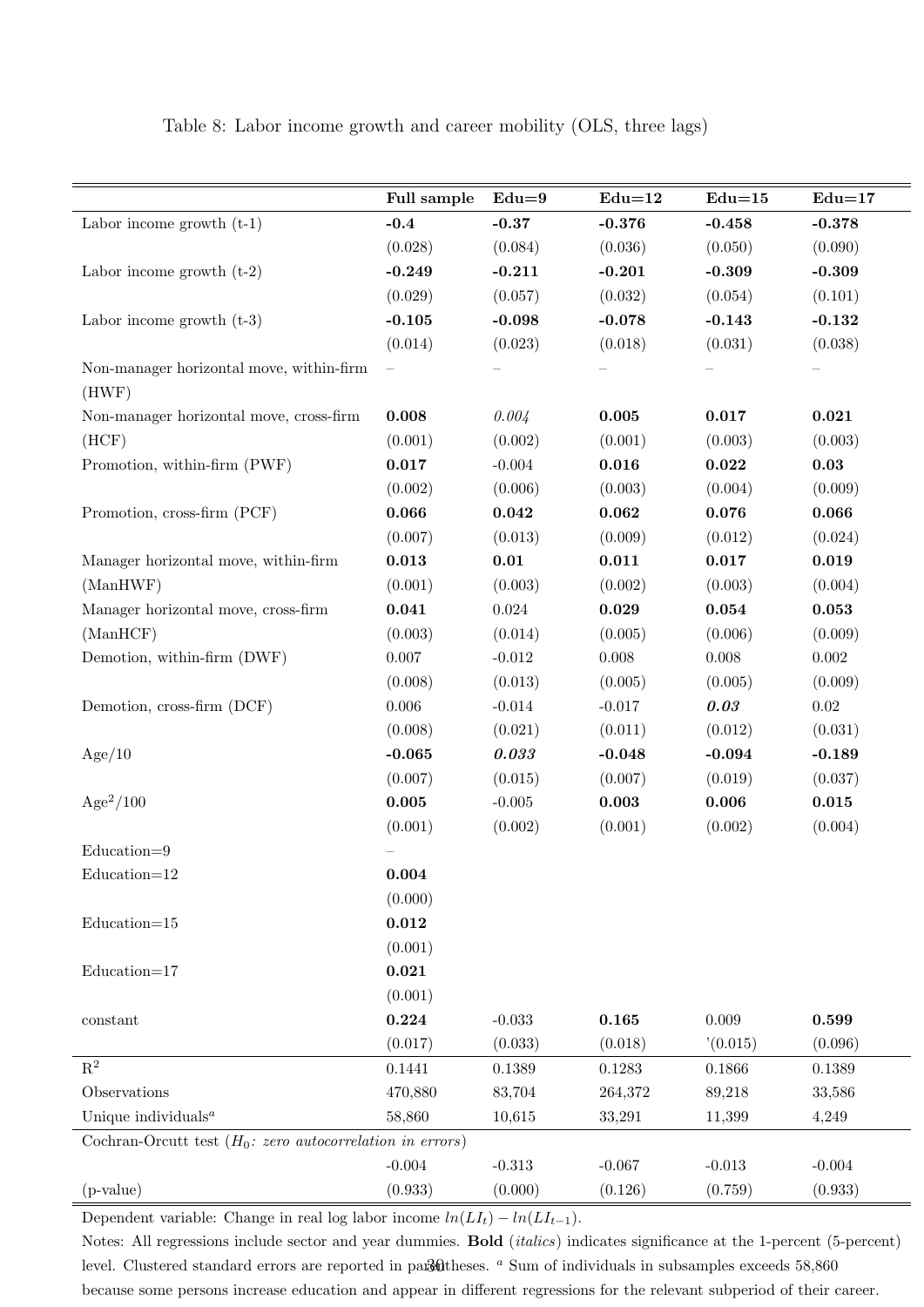

Notes: Evolution of real labor income implied by Table [8](#page-29-0) for a person with less than high school (edu=9) starting his career at age 30.

<span id="page-30-0"></span>Figure 4: Illustration of real labor income growth (relative to start of career, edu=9).





<span id="page-30-1"></span>Figure 5: Illustration of real labor income growth (relative to start of career, edu=12).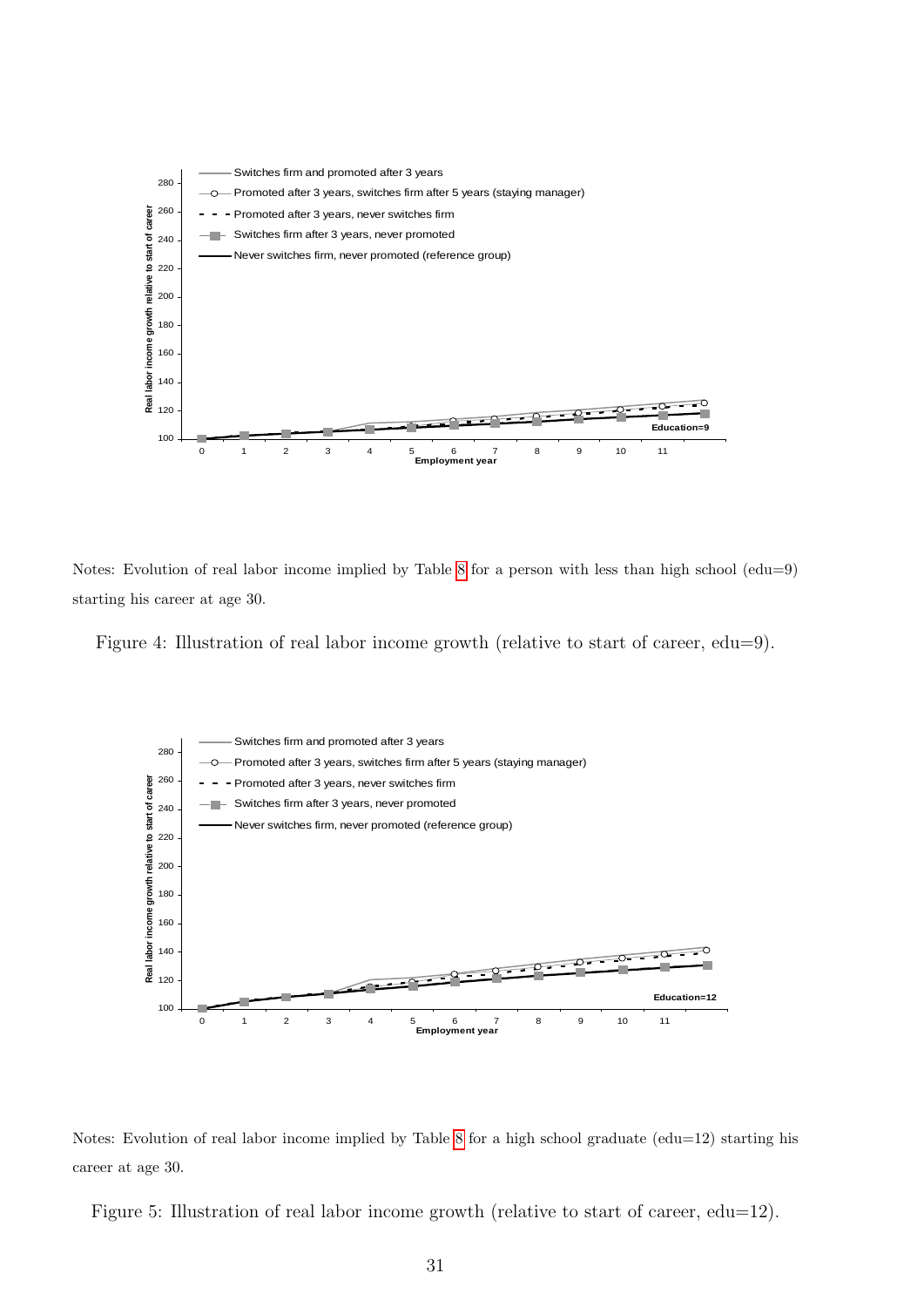

Notes: Evolution of real labor income implied by Table [8](#page-29-0) for a person with college or post-secondary professional training (edu=15) starting his career at age 30.

<span id="page-31-1"></span>Figure 6: Illustration of real labor income growth (relative to start of career, edu=15).





<span id="page-31-0"></span>Figure 7: Illustration of real labor income growth (relative to start of career, edu=17).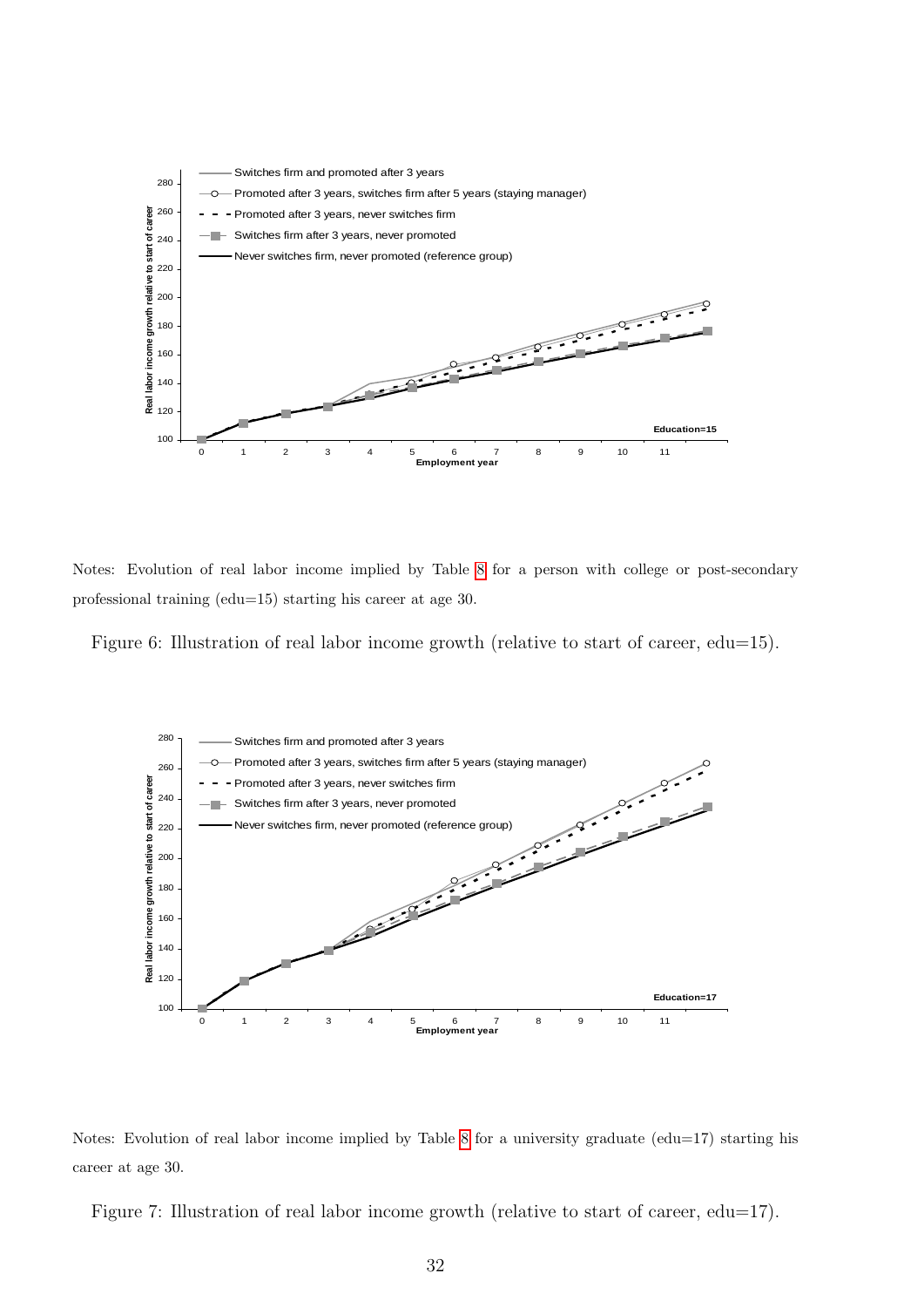|                                                                                      | <b>OLS</b>           | <b>GMM</b>      |
|--------------------------------------------------------------------------------------|----------------------|-----------------|
| Labor income growth $(t-1)$                                                          | $-0.400$             | $-0.301$        |
|                                                                                      | (0.028)              | (0.017)         |
| Labor income growth $(t-2)$                                                          | $-0.249$             | $-0.097$        |
|                                                                                      | (0.029)              | (0.008)         |
| Labor income growth $(t-3)$                                                          | $-0.105$             |                 |
|                                                                                      | (0.014)              |                 |
| Non-manager horizontal move, within-firm<br>(HWF)                                    |                      |                 |
| Non-manager horizontal move, cross-firm                                              | 0.008                | 0.012           |
| (HCF)                                                                                | (0.001)              | (0.001)         |
| Promotion, within-firm (PWF)                                                         | 0.017                | 0.034           |
|                                                                                      | (0.002)              | (0.004)         |
| Promotion, cross-firm (PCF)                                                          | 0.066                | 0.096           |
|                                                                                      | (0.007)              | (0.008)         |
| Manager horizontal move, within-firm                                                 | $\boldsymbol{0.013}$ | 0.040           |
| (ManHWF)                                                                             | (0.001)              | (0.004)         |
| Manager horizontal move, cross-firm                                                  | 0.041                | 0.076           |
| (ManHCF)                                                                             | (0.003)              | (0.006)         |
| Demotion, within-firm (DWF)                                                          | 0.007                | 0.009           |
|                                                                                      | (0.008)              | (0.003)         |
| Demotion, cross-firm (DCF)                                                           | $0.006\,$            | 0.032           |
|                                                                                      | (0.008)              | (0.009)         |
| Age/10                                                                               | $-0.065$             |                 |
|                                                                                      | (0.007)              |                 |
| $Age^2/100$                                                                          | 0.005                | $-0.003$        |
|                                                                                      | (0.001)              | (0.000)         |
| constant                                                                             | 0.224                | 0.068           |
|                                                                                      | (0.017)              | (0.017)         |
| Observations                                                                         | 470,880              | 529,740         |
| Number of instruments                                                                |                      | $372\,$         |
| Arellano-Bond test $(H_0: zero \ autocorrelation \ in \ first\-difference \ errors)$ |                      |                 |
| $m_1$ (p-value)                                                                      |                      | $-6.864(0.000)$ |

<span id="page-32-0"></span>Table 9: Labor income growth and career mobility (GMM)

Dependent variable: Change in real log labor income  $ln(LI_t) - ln(LI_{t-1})$ .

Notes: OLS regression includes education, sector, and year dummies. Bold indicates significance at the 1-percent level. Clustered standard errors are reported in parentheses.

 $m_2$  (p-value)  $-0.605$  (0.545)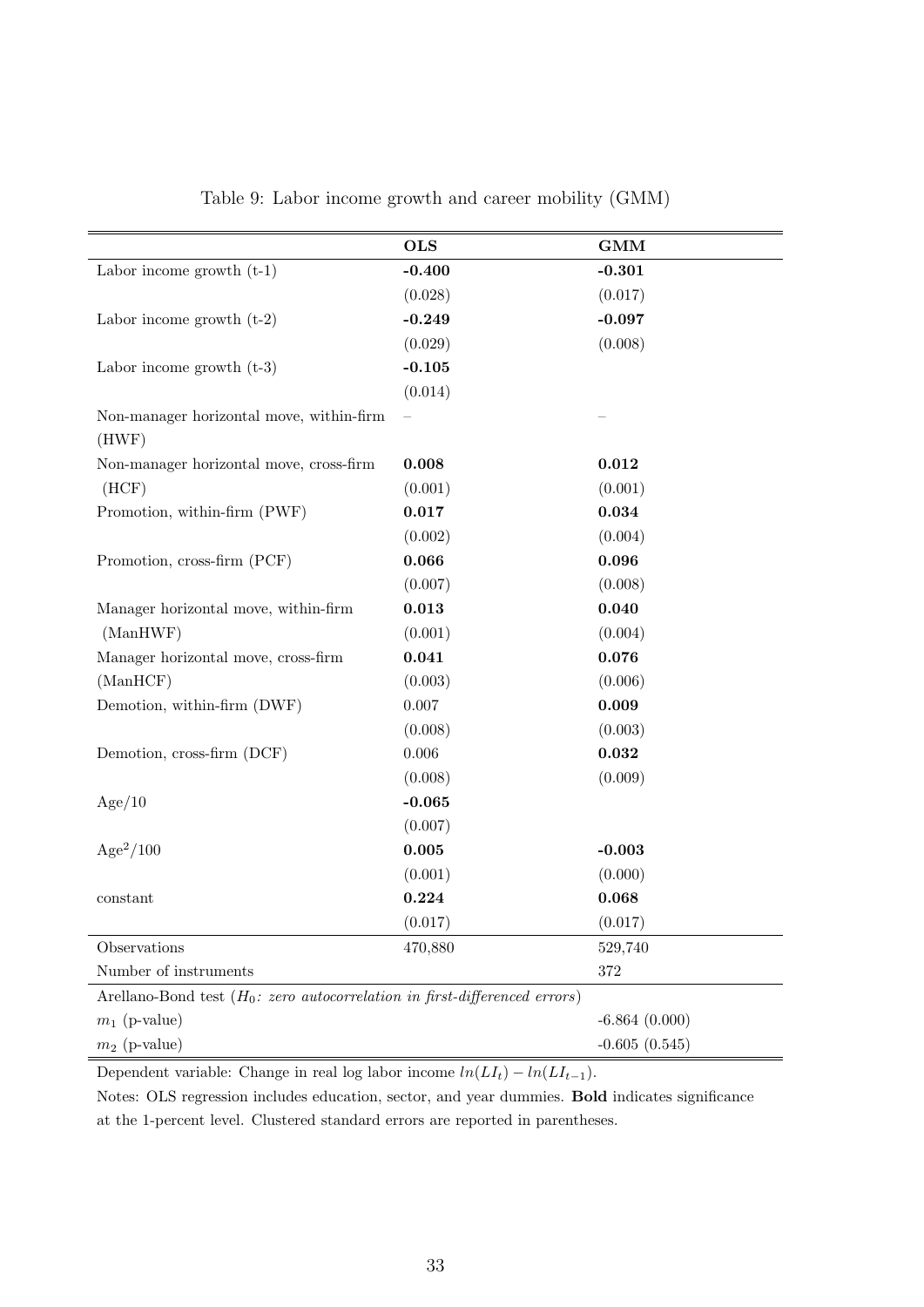

Notes: Evolution of real labor income implied by the GMM estimates in Table [9](#page-32-0) for a university graduate (edu=17) starting his career at age 30.

<span id="page-33-0"></span>Figure 8: Illustration of real labor income growth (GMM estimates).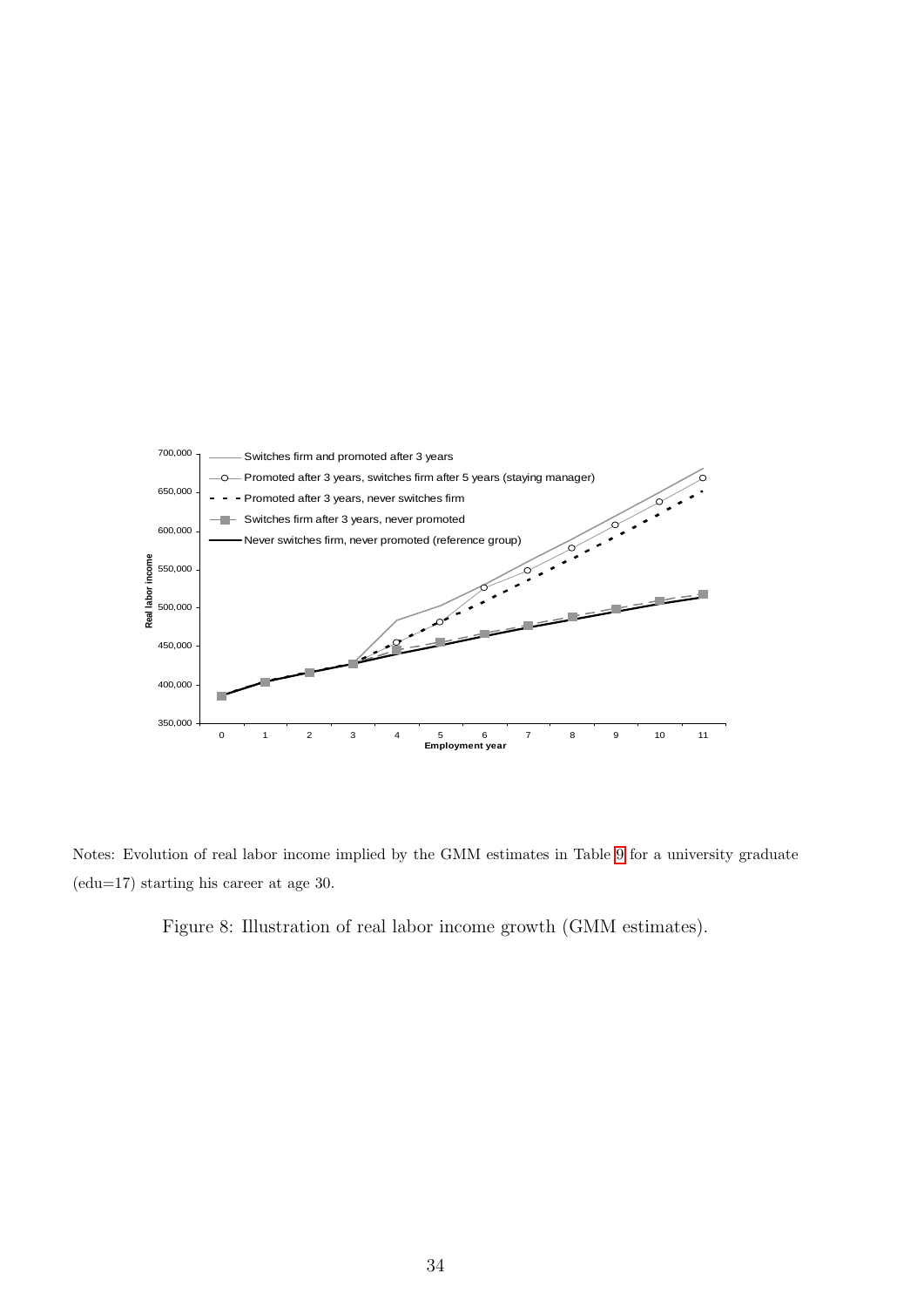| $Age^a$                                                                              | 38.04     |  |
|--------------------------------------------------------------------------------------|-----------|--|
|                                                                                      | (4.48)    |  |
| 9 years (less than high school)                                                      | 22.42\%   |  |
| 12 years (high school)                                                               | $60.44\%$ |  |
| 15 years (college or post-secondary professional training)                           | 13.44\%   |  |
| 17 years (university degree)                                                         | 3.70%     |  |
| Real labor income <sup><math>a,b</math></sup>                                        | 262,310   |  |
|                                                                                      | (81,082)  |  |
| Firm size <sup><math>a</math></sup> (number of employees, employee weighted average) | 3,473     |  |
|                                                                                      | (4,541)   |  |
| Average proportion of employees working as managers                                  | 1.99%     |  |
| Unique individuals                                                                   | 26,506    |  |
| Person-year observations (1994 - 2005)                                               | 7318,072  |  |

<span id="page-34-0"></span>Table 10: Descriptive statistics for female sample (at start of panel in 1994)

Notes: Panel of women aged 30 to 45 in 1994, continuously employed between 1994 and 2005 in private firms with at least  $25$  employees.  $\alpha$  Mean (standard deviation).

 $b$  Year-2000 Danish Kroner (DKK). DKK 100 = 12 U.S. dollars (in year 2000).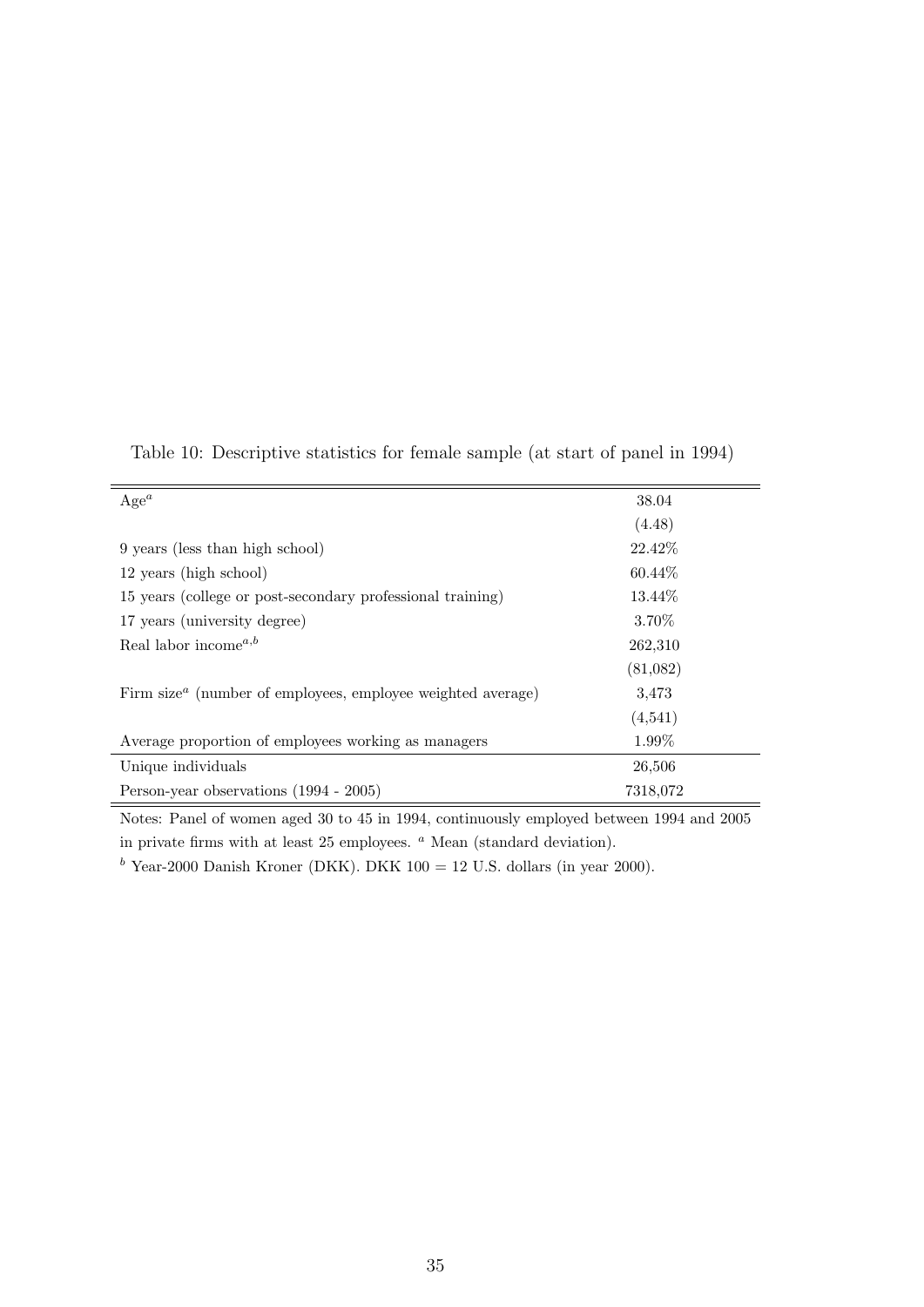|                                                                                  | percent | percent of group                |  |
|----------------------------------------------------------------------------------|---------|---------------------------------|--|
|                                                                                  |         | (annual transition probability) |  |
| All transitions                                                                  | 100     |                                 |  |
| Within-firm moves                                                                |         | 89.87                           |  |
| Cross-firm moves                                                                 |         | 10.13                           |  |
| Non-management                                                                   | 97.68   | 100                             |  |
| $\textit{Non-management}_{t-1} \rightarrow \textit{Non-management}_{t}$          |         |                                 |  |
| horizontal move, within-firm (HWF)                                               | 87.37   | 89.44                           |  |
| horizontal move, cross-firm (HCF)                                                | 9.82    | 10.05                           |  |
| $\bm{Non\text{-}management}_{t-1} \rightarrow \bm{Management}_t$                 |         |                                 |  |
|                                                                                  |         |                                 |  |
| $\emph{Non-management}_{t-1} \rightarrow \emph{Management}_t$                    |         |                                 |  |
| promotion, within-firm (PWF)                                                     | 0.41    | 0.42                            |  |
| promotion, cross-firm (PCF)                                                      | 0.08    | 0.08                            |  |
| Management                                                                       | 2.32    | 100                             |  |
| $Management_{t-1} \rightarrow Management_t$                                      |         |                                 |  |
| horizontal move, within-firm (ManHWF)                                            | 1.77    | 76.27                           |  |
| horizontal move, cross-firm (ManHCF)                                             | 0.16    | 6.91                            |  |
|                                                                                  |         |                                 |  |
| $\boldsymbol{Management_{t-1}} \rightarrow \boldsymbol{Non\text{-}management_t}$ |         |                                 |  |
| demotion, within-firm (DWF)                                                      | 0.32    | 13.78                           |  |
| demotion, cross-firm (DCF)                                                       | 0.07    | 3.03                            |  |

# <span id="page-35-0"></span>Table 11: Mobility patterns for female sample

Notes: 291,566 person-year observations 1995-2005 (26,506 unique individuals).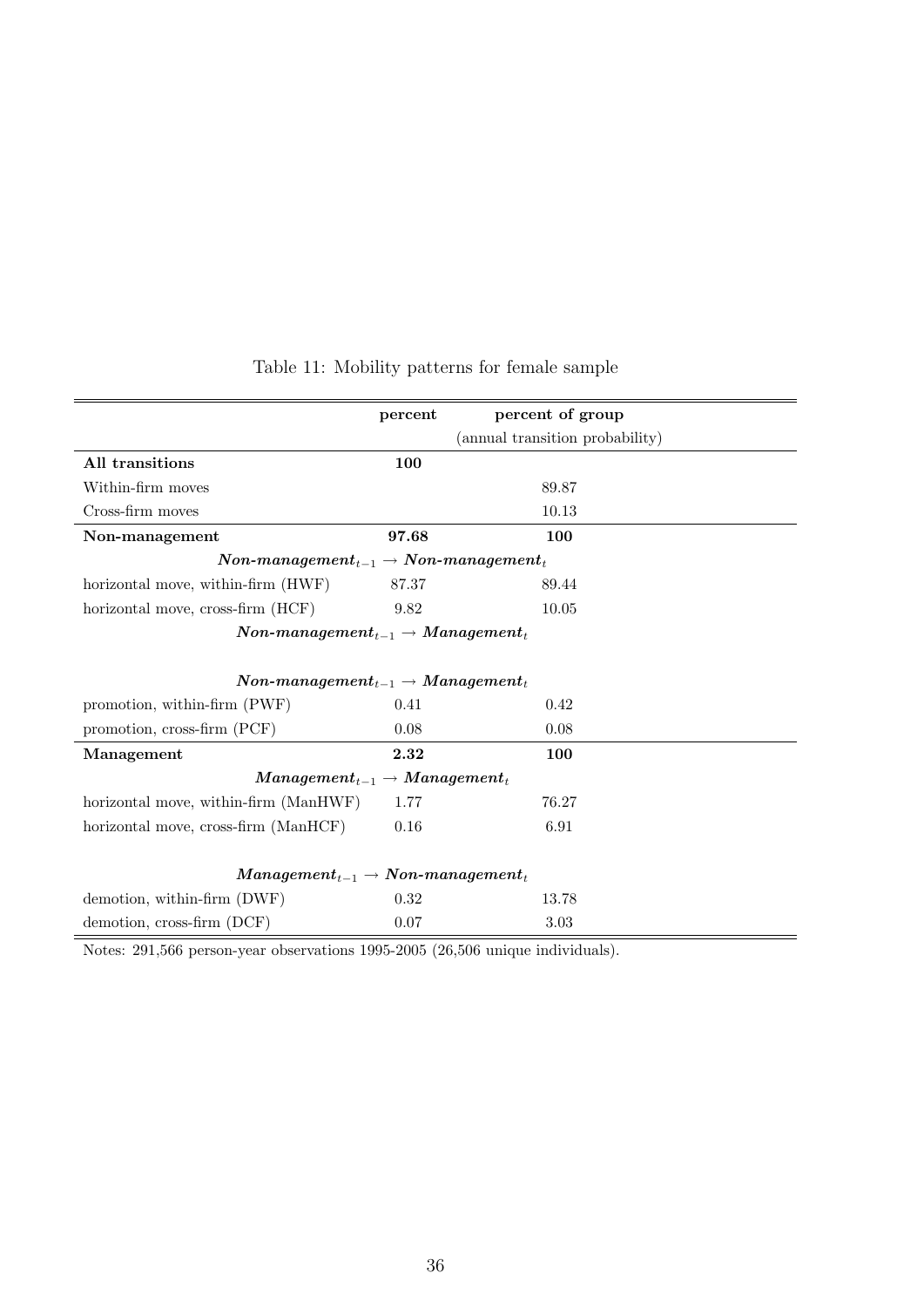

Notes: Evolution of real labor income implied by estimates in Table [5](#page-25-0) (Men) and Table [12](#page-37-0) (Women) for a university graduate (edu=17) starting his or her career at age 30.

<span id="page-36-0"></span>Figure 9: Illustration of real labor income growth (Men versus women).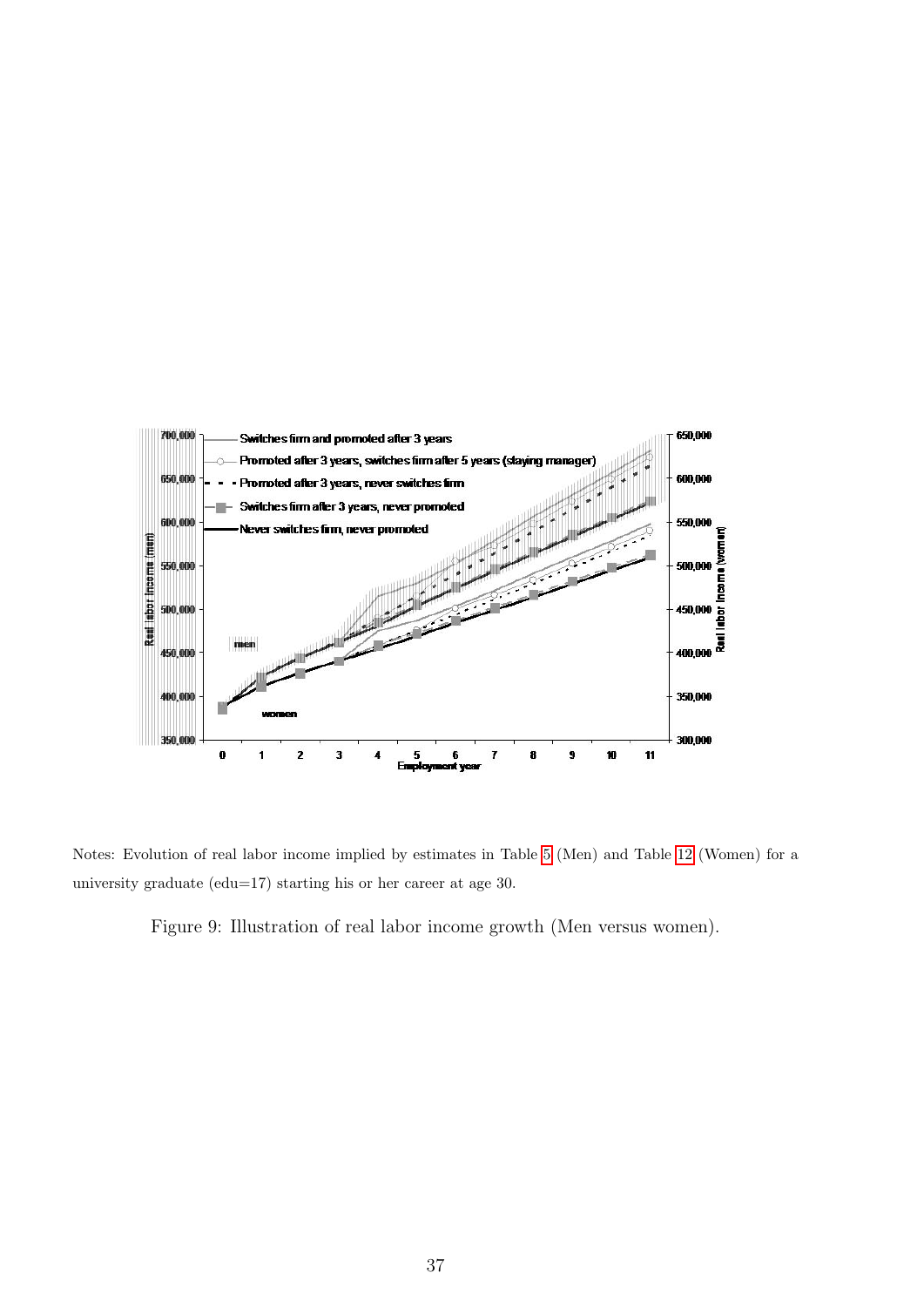|                                                                   | Labor       | Personal  | <b>Taxable</b> | <b>Net</b> |
|-------------------------------------------------------------------|-------------|-----------|----------------|------------|
|                                                                   | income      | income    | income         | income     |
| Labor income growth $(t-1)$                                       | $-0.340$    | $-0.611$  | $-0.549$       | $-0.472$   |
|                                                                   | (0.057)     | (0.023)   | (0.021)        | (0.031)    |
| Labor income growth $(t-2)$                                       | $-0.226$    | $-0.349$  | $-0.295$       | $-0.291$   |
|                                                                   | (0.064)     | (0.022)   | (0.019)        | (0.024)    |
| Labor income growth $(t-3)$                                       | $-0.104$    | $-0.153$  | $-0.139$       | $-0.150$   |
|                                                                   | (0.029)     | (0.014)   | (0.012)        | (0.014)    |
| Non-manager horizontal move, within-firm<br>(HWF)                 |             |           |                |            |
| Non-manager horizontal move, cross-firm                           | 0.011       | 0.014     | 0.014          | $-0.008$   |
| (HCF)                                                             | (0.001)     | (0.003)   | (0.003)        | (0.003)    |
| Promotion, within-firm (PWF)                                      | 0.011       | 0.031     | 0.032          | $-0.005$   |
|                                                                   | (0.005)     | (0.022)   | (0.022)        | (0.018)    |
| Promotion, cross-firm (PCF)                                       | 0.050       | 0.066     | $\it 0.095$    | $0.060\,$  |
|                                                                   | (0.012)     | (0.013)   | (0.039)        | (0.036)    |
| Manager horizontal move, within-firm                              | 0.009       | 0.018     | 0.021          | $0.008\,$  |
| (ManHWF)                                                          | (0.002)     | (0.007)   | (0.007)        | (0.006)    |
| Manager horizontal move, cross-firm                               | $\bf 0.026$ | 0.068     | 0.073          | $-0.035$   |
| (ManHCF)                                                          | (0.007)     | (0.014)   | (0.013)        | (0.044)    |
| Demotion, within-firm (DWF)                                       | $-0.008$    | $0.008\,$ | $\,0.015\,$    | 0.022      |
|                                                                   | (0.006)     | (0.014)   | (0.017)        | (0.034)    |
| Demotion, cross-firm (DCF)                                        | $-0.034$    | $0.037\,$ | $\,0.033\,$    | $-0.098$   |
|                                                                   | (0.021)     | (0.040)   | (0.047)        | (0.084)    |
| Age/10                                                            | $-0.017$    | 0.097     | 0.144          | $-0.048$   |
|                                                                   | (0.009)     | (0.029)   | (0.033)        | (0.024)    |
| $Age^2/100$                                                       | 0.000       | $-0.013$  | $-0.018$       | $0.004\,$  |
|                                                                   | (0.001)     | (0.003)   | (0.004)        | (0.003)    |
| constant                                                          | 0.099       | $-0.189$  | $-0.272$       | 0.199      |
|                                                                   | (0.022)     | (0.070)   | (0.079)        | (0.054)    |
| $\mathbf{R}^2$                                                    | 0.0999      | 0.3093    | 0.2701         | 0.1502     |
| Observations                                                      | 212,048     | 212,048   | 212,048        | 212,048    |
| Cochran-Orcutt test $(H_0: zero \ autocorrelation \ in \ errors)$ |             |           |                |            |
|                                                                   | $-0.010$    | $0.052\,$ | 0.046          | $-0.021$   |
| $(p-value)$                                                       | (0.902)     | (0.137)   | (0.116)        | (0.588)    |

## <span id="page-37-0"></span>Table 12: Income growth for female sample (OLS, three lags)

Notes: All regressions include education, sector, and year dummies. Bold (italics) indicates significance at the 1-percent (5-percent) level. Clustered standard errors are reported in parentheses.